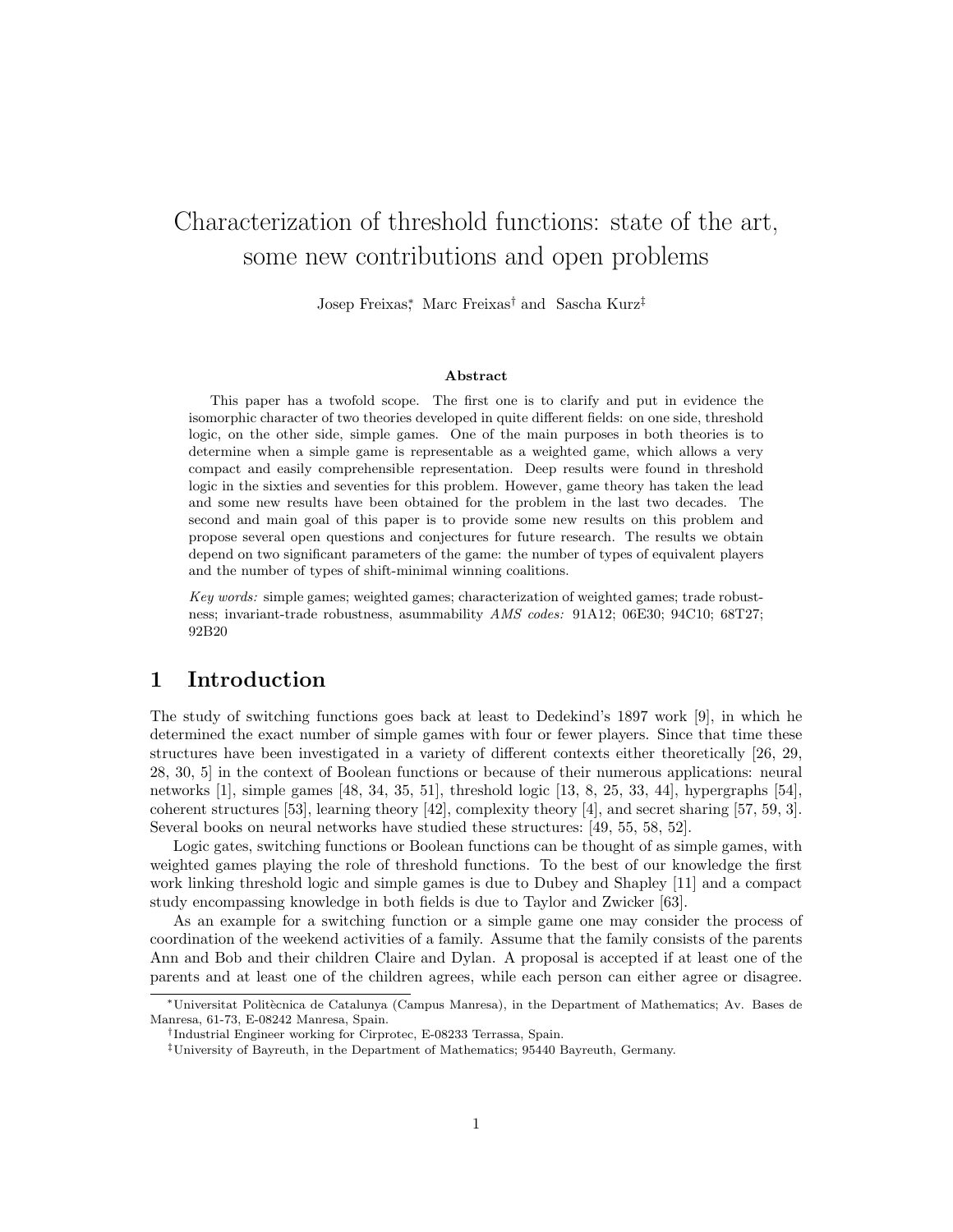The underlying decision rule can be modeled as a simple game.<sup>1</sup> A compact way to represent a simple game is by using weights for each player such that a proposal is accepted if and only if the weight sum of its supporters meets or exceeds a given quota (or threshold). If such a representation exists, the simple game is called a weighted game. In our example no weighted representation exists, since the coalitions of the parents and of the children cannot push through a proposal, while they can if they split differently in coalitions of size two.<sup>2</sup> However, every simple game can be written as the intersection of some weighted games. The Lisbon voting rules of the EU Council provide a non-weighted real–world example where quite a few weighted games are need in such a representation, see [40] for the details.

One of the most fundamental questions in all of the above mentioned areas is to characterize which monotonic switching functions (simple games) are weighted threshold functions (weighted games). In threshold logic this is known as the linear separability problem. This question has also been posed in other research fields by using different terminologies, which are essentially equivalent. Three different treatments to solve this problem have been considered.

The first consists in studying the consistency of a system of inequalities. Each inequality is formed by the inner product of two vectors: a non-negative integer vector of weights which represents the unknown variables and the vector formed by the subtraction of a true vector (winning coalition) minus a false vector (losing coalition). The system is formed by considering all possible subtractions of true and false vectors. If the switching function is a threshold function then each inequality must be positive and the system of inequalities is consistent. A theorem on the existence of solutions for systems of linear inequalities was given in [7]. Linear programming is also a useful tool as shown in [41, 16].

The second treatment, very close to the previous one, is a geometric approach based on the existence of a separating hyperplane that separates true vectors from false vectors. This procedure is elegant but not very efficient in practice. A use of the geometrical approach can be found in [12]. Reference [32] proposes a variant of it.

The idea behind the third approach lies in the consideration of exchanges among vectors and the possibility to convert some true vectors into false vectors, no matter the number of vectors involved in these exchanges. The early works of [13] and [8], reexamined for simple games in [61], are the central point of this work. The class of threshold functions admits a structural characterization, the asummability property, that is both natural and elegant. Some of the deepest results on this subject were obtained in the area of threshold logic during two decades from the fifties to the seventies by Chow, Elgot, Gabelman and Winder, as reported by Hu [33], and continued by Muroga [44] and Muroga et al. [46, 45, 47].

The interpretation of Taylor and Zwicker for the asummability condition in terms of trades among coalitions in [61] together with the work in [62] stimulated the interest for the problem of characterizing weighted games within simple games. In their book [63] they adapted, for simple games, the most important results of threshold logic in relation to the linear separability problem. In particular, their property of trade-robustness is equivalent to the property of asummability. However, trade-robustness is more transparent in the theoretical context of voting since it gives rise to some intuitions concerning the idea of trading players among coalitions. Freixas and Molinero [17] propose a relaxation of trade-robustness for complete simple games and called it invariant-trade robustness, which is less costly in terms of the lenght of the corresponding certificates. In this paper we deduce some new results using this property.

As mentioned before, each simple can can be represented as an intersection of weighted games, which allows a compact representation once the number of required weighted games is small. In

<sup>&</sup>lt;sup>1</sup>The minimal winning coalitions are given by  $\{A, C\}$ ,  $\{A, D\}$ ,  $\{B, C\}$ , and  $\{B, D\}$ , see Section 2 for the definitions.

<sup>&</sup>lt;sup>2</sup>Using the notation from Section 3,  $\langle \{A, C\}, \{B, D\} | \{A, B\}, \{C, D\} \rangle$  is a trading transform, which certifies non-weightedness.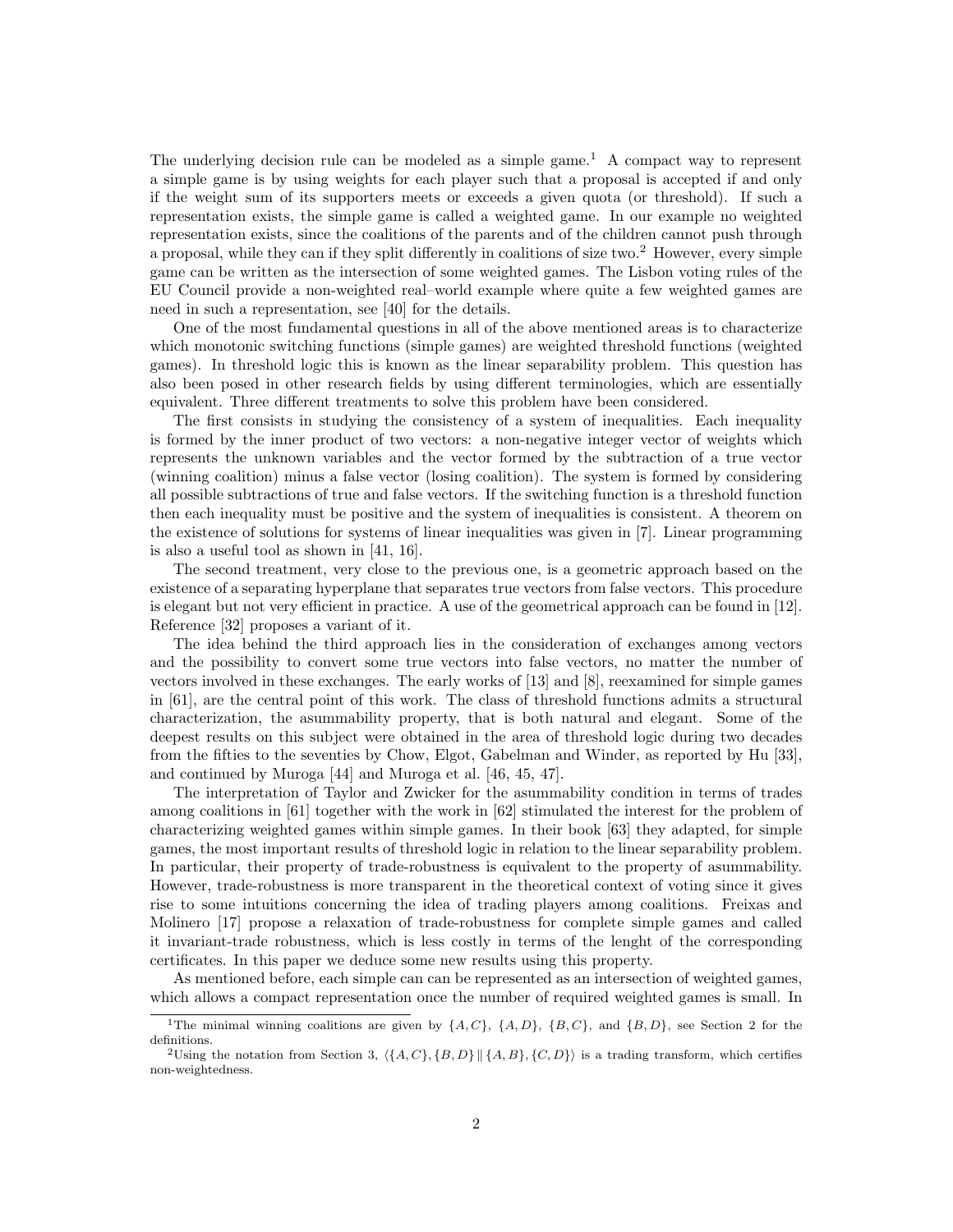general this number, called dimension of the simple game, can be large, see e.g. [39], where the worst case asymptotics has been determined via a connection to coding theory. If the dimension is small, e.g. power indices can in general be more simply and efficiently computed. Here we treat the extreme case of dimension 1, i.e., we consider the relavant issue whether a given simple game (switching function) is weighted and propose some new characterizations.

The organization of the paper is as follows. The necessary basic terminology of simple games is reviewed in Section 2. Section 3 recalls the main general results on the characterization of weighted games within the class of simple games, and it identifies the analogue terminologies used in threshold logic and simple games. The problem of the characterization of weighted games can be restricted to the class of complete games, a parametrization result for classifying them, up to isomorphisms, which will be intensively used in the next sections, is recalled in Section 4. Sections 5, 6 and 7 provide new results on the characterization of weighted games. Cases for which 2-invariant trade robustness is conclusive are presented in Section 5. m-invariant trade robustness is studied in Section 6, while Section 7 gives some numerical and experimental data. Several questions and conjectures are proposed for future research in Section 8. In Section 9 we draw a conclusion.

## 2 Terminology in the context of voting simple games

Simple games or binary voting systems can be viewed as models of voting systems in which a single alternative, such as a bill or an amendment, is pitted against the status quo. A *simple game* G is a pair  $(N, W)$  in which  $N = \{1, 2, ..., n\}$  is the set of players or voters and W is a collection of subsets of N that satisfies: (1)  $N \in W$ , (2)  $\emptyset \notin W$  and (3) the monotonicity property:  $S \in W$ and  $S \subseteq T \subseteq N$  implies  $T \in \mathcal{W}$ .

Any set of voters is called a *coalition*, and the set N is called the *grand coalition*. Members of N are called *players* or *voters*, and the subsets of N that are in W are called *winning coalitions*.

The intuition here is that a set S is a winning coalition if and only if the bill or amendment passes when the players in S are precisely the ones who voted for it. A subset of N that is not in W is called a *losing coalition*. A minimal winning coalition is a winning coalition all of whose proper subsets are losing. A maximal losing coalition is a losing coalition all of whose proper supersets are winning. Because of monotonicity, any simple game is completely determined by its set of minimal winning coalitions, which is denoted by  $\mathcal{W}^m$  or by its set of maximal losing coalitions, which is denoted here  $\mathcal{L}^M$ . A voter  $a \in N$  is *null* if a does not belong to any minimal winning coalition. A player  $a \in N$  has veto if a belongs to all winning coalitions.

Before proceeding, we present two real-world examples of simple games (see Taylor and Pacelli [60] for a thorough presentation of these two examples).

**Example 2.1** The United Nations Security Council. The voters in this system are the fifteen countries that make up the Security Council, five of which are permanent members whereas the other ten are non-permanent members. Passage requires a total of at least nine of the fifteen possible votes, subject to a veto due to a no vote from any one of the five permanent members. This model ignores abstention. For a treatment of this example considering the possibility of abstention we refer the reader to [23].

Example 2.2 The System to amend the Canadian Constitution. Since 1982, an amendment to the Canadian Constitution can become law only if it is approved by at least seven out of the ten Canadian provinces, subject to the proviso that the approving provinces have, among them, at least half of Canada's population. It was first studied in Kilgour [37]. An old census (in percentages) for the Canadian provinces was: 1. Ontario (34%), 2. Quebec (29%), 3. British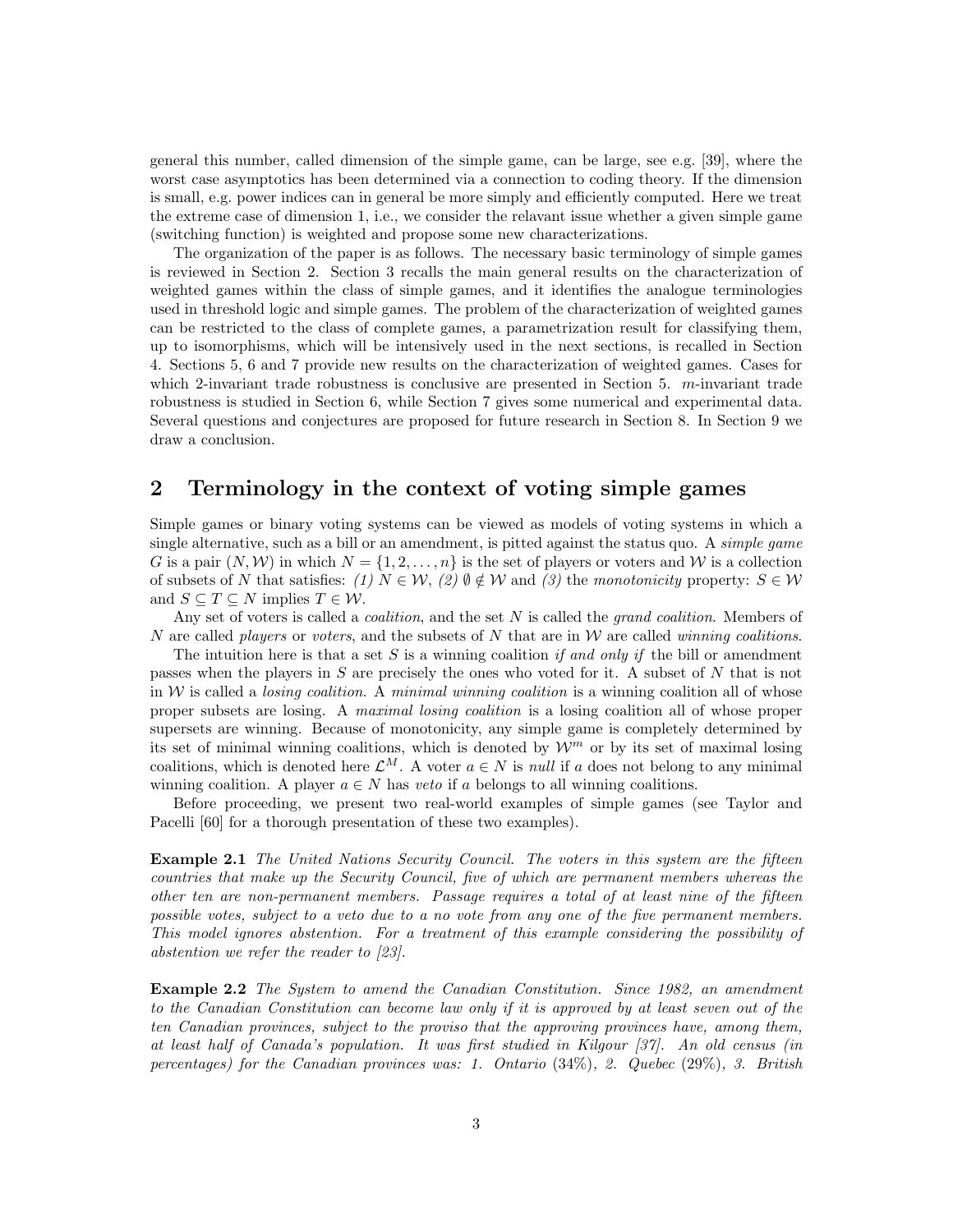Columbia (9%), 4. Alberta (7%), 5. Saskatchewan (5%), 6. Manitoba (5%), 7. Nova Scotia (4%), 8. New Brunswick (3%), 9. Newfoundland (3%), 10. Prince Edward Island (1%).

For example observe that coalitions (from now on we use abridgments to denote the provinces):  $X_1 = \{Que, BC, Alb, Sas, Man, NS, NB \}$  and  $X_2 = \{Ont, Sas, Man, NS, NB, Newf, PEI \}$  are minimal winning coalitions because they both have exactly 7 provinces and their total population surpasses the 50%. Instead, coalitions:

 $Y_1 = \{Ont, Que, Sas, Man, NS, NB\}$  and  $Y_2 = \{BC, Alb, Sas, Man, NS, NB, Newf, PEI\}$  are both losing because  $Y_1$  does not have 7 or more members and  $Y_2$  does not reach the 50% of the total Canada's population.

A fundamental subclass of simple games are the classes of weighted simple games and complete simple games. A simple game  $G = (N, W)$  is said to be *weighted* if there exists a "weight function"  $w: N \to \mathbb{R}_{\geq 0}$  and a "quota"  $q \in \mathbb{R}_{\geq 0}$  such that a coalition S is winning precisely when the sum of the weights of the players in S meets or exceeds the quota. Any specific example of such a weight function  $w : N \to \mathbb{R}$  and quota q are said to *realize G* as a weighted game. A particular realization of a weighted simple game is denoted as  $[q; w_1, \ldots, w_n]$ . n

For instance,  $[k;$  $\overline{1, \ldots, 1}$  for some  $k = 1, \ldots, n$  is a feasible realization for a weighted game in which all players are symmetric; here the game is called a  $k$ -out-of-n simple game. A realization of Example 2.1 is  $[39; 7, 7, 7, 7, 7, 7, 1, 1, 1, 1, 1, 1, 1, 1, 1, 1]$ , where 7 is the weight for a permanent member and 1 the weight for a non-permanent member. Instead, Example 2.2 cannot be represented as a weighted game. Indeed, if the game was weighted we would have  $w(X_1) > w(Y_1)$  and  $w(X_2) > w(Y_2)$ , i.e.,

 $w_2+(w_3+\cdots+w_8) > (w_1+w_2)+(w_5+\cdots+w_8)$  and  $w_1+(w_5+\cdots+w_{10}) > (w_3+\cdots+w_{10})$ .

After simplification we obtain  $w_3 + w_4 > w_1$  and  $w_1 > w_3 + w_4$ , which is a contradiction. In these inequalities,  $w_1$  represents, the weight for Ontario, the most populated province;  $w_2$  represents, the weight for Quebec, the second most populated province; and so on.

It is quite intuitive to observe that a permanent member has more influence than a nonpermanent member in the voting systems described in Example 2.1. The same occurs in Example 2.2 where any of the two big provinces are more influential than any other of the remaining eight provinces. The "desirability relation" represents a way to make the idea, that a particular voting system may give to one voter more influence than another, more precise. Isbell already used it in [35].

Let  $G = (N, W)$  be a simple game, a and b be two voters. Player a is said to be at least as desirable as b as coalitional partner if for every coalition S such that  $a \notin S$  and  $b \notin S$ ,  $S \cup \{b\} \in \mathcal{W}$  implies  $S \cup \{a\} \in \mathcal{W}$ . If moreover, there exists a coalition T such that  $a \notin T$  and  $b \notin T$ ,  $T \cup \{a\} \in W$  and  $T \cup \{b\} \notin W$ , then a is (strictly) more desirable than b. Finally, a and b are said to be *equally desirable* if  $a$  is at least as desirable as  $b$  and the converse is also true. The notations  $a \succeq b$ ,  $a \succ b$  and  $a \sim b$  respectively stand for: a is at least as desirable as b, a is strictly more desirable than b, and a and b are equally desirable. It is straightforward to check that  $\sim$  is an equivalence relation, and that the desirability relation  $\gtrsim$  is a partial ordering of the resulting equivalence classes.

A simple game  $G = (N, W)$  is *complete (or linear)* if the desirability relation is a complete preordering. Note that every weighted game is complete, since for any realization it holds that  $w_a \geq w_b$  implies  $a \succeq b$ . But the converse is not true as Example 2.2 shows.

In a complete simple game we may decompose  $N$  into a collection of subsets, called classes,  $N_1 > N_2 > \cdots > N_t$  forming a partition of N. Those classe should be the equivalence classes ordered by desirability, i.e., if  $a \in N_p$  and  $b \in N_q$  then:  $p = q$  if and only if  $a \sim b$  and,  $p < q$  if and only if  $a > b$ . Two parameters are of fundamental importance in our study. One of them is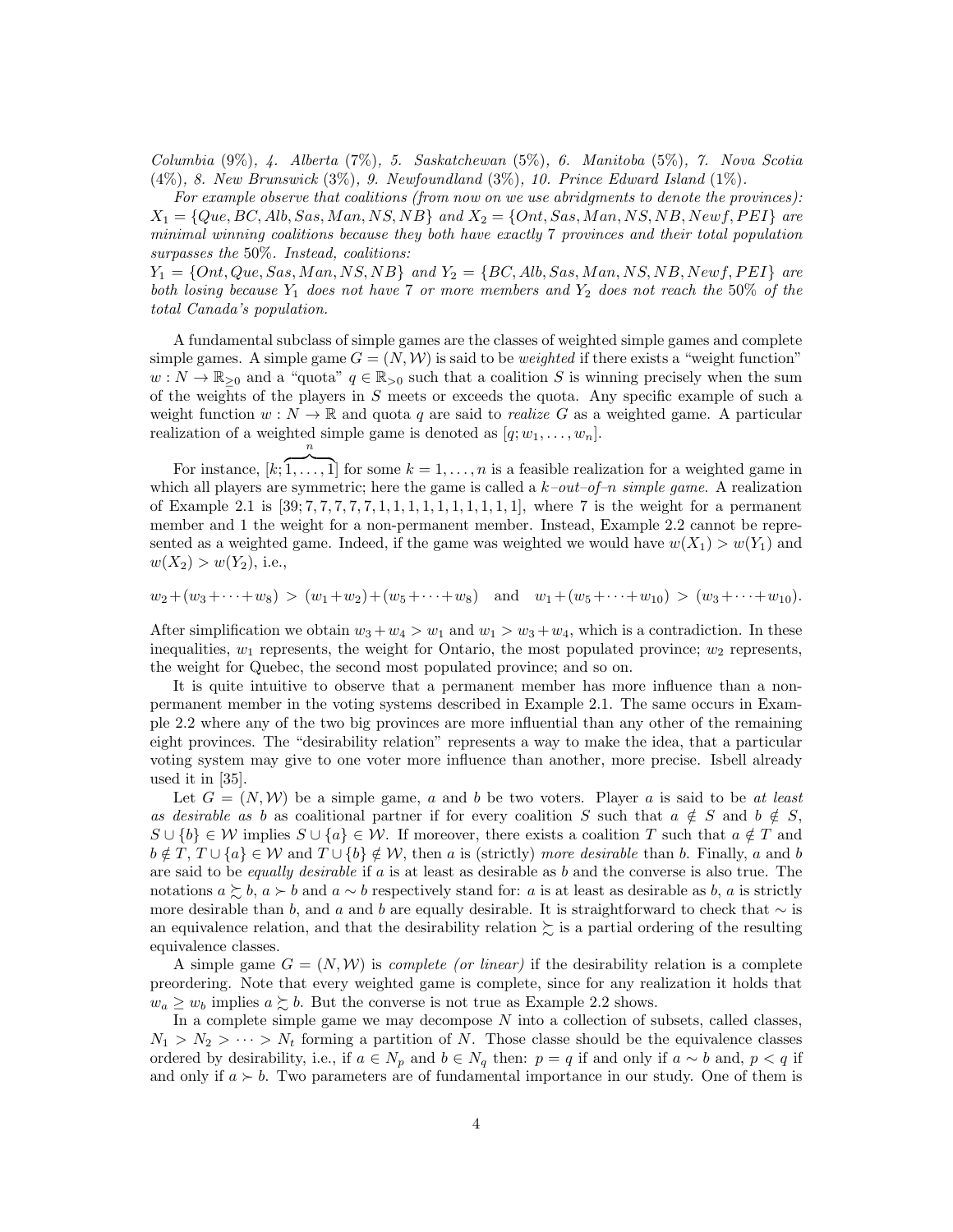the number of equivalence classes, t, in a complete game, i.e., a measurement of heterogeneity. In Example 2.1 we have  $N_1 > N_2$  where  $N_1$  is formed by the five permanent members and  $N_2$ for the non-permanent ones, while in Example 2.2 we have  $N_1 > N_2$ , where  $N_1$  is formed by the two big provinces and  $N_2$  for the other eight provinces. Thus, in both examples  $t = 2$ .

To define the second fundamental parameter for our study we need another definition. Given a simple game, a *shift-minimal winning coalition*  $S$  is a minimal winning coalition such that  $(S \setminus \{a\}) \cup \{b\}$  is losing whenever  $a \succ b$  with  $a \in S$  and  $b \notin S$ . Note that a coalition of seven members in Example 2.2 containing both, Quebec and Ontario, is a minimal winning coalition but it is not shift-minimal winning, since a replacement of a big province in the coalition for a province not belonging to the coalition still leaves the new coalition winning. Analogously, a shift-maximal losing coalition S is a maximal losing coalition such that  $(S \setminus \{b\}) \cup \{a\}$  is winning whenever  $a \succ b$  with  $b \in S$  and  $a \notin S$ .

Two shift-minimal winning coalitions,  $S$  and  $T$ , are said to be *equivalent* coalitions if  $T$  can be obtained from  $S$  by any sequence of one–to–one exchanges of equally desirable voters. If the game is complete we can consider the parameter  $r$  which is the maximal number of non-equivalent shift-minimal winning coalitions.

Observe that the complete game from Example 2.1 has  $\binom{10}{4} = 210$  minimal winning coalitions which are also shift-minimal winning coalitions, each consisting of all five permanent members and four arbitrary non-permanent members. However, all of them are equivalent in the previous sense. Thus, for Example 2.1 the two parameters we lay stress on are  $r = 1$  and  $t = 2$ .

The simple game from Example 2.2 has 112 minimal winning coalitions, 56 of them formed by one of the two big provinces and six other provinces, which are also shift-minimal winning coalitions. The game has 56 additional winning coalitions formed by the two big provinces and five other provinces, but these are not shift-minimal winning coalitions. The 56 shift-minimal winning coalitions are equivalent among them in the previous sense. Thus, for Example 2.2 the two parameters we lay stress on again are  $r = 1$  and  $t = 2$ . The case  $r = 1$  is considered in Subsection 5.1.

### 3 Some results on the characterization of weighted games

We introduce a notion of trades among coalitions, which is natural in game theory and in economic applications, see [63] for motivating examples. Suppose  $G = (N, W)$  is a simple game. Then a trading transform is a coalition sequence  $\langle X_1, \ldots, X_k|Y_1, \ldots, Y_k\rangle$  of even length satisfying the following condition:

$$
|\{i : a \in X_i\}| = |\{i : a \in Y_i\}|
$$
 for all  $a \in N$ .

The Xs are called the pre-trade coalitions and the Ys are called the post-trade coalitions. A k-trade for a simple game G is a trading transform  $\langle X_1, \ldots, X_j | Y_1, \ldots, Y_j \rangle$  with  $j \leq k$ . The simple game G is  $k$ -trade robust if there is no trading transform for which all the Xs are winning in G and all the Ys are losing in G. If G is k-trade robust for all  $k \in \mathbb{N}$ , then G is said to be trade robust.

Loosely speaking,  $G$  is  $k$ -trade robust if a sequence of  $k$  or fewer (not necessarily distinct) winning coalitions can never be rendered losing by a trade.

**Theorem 3.1** (Theorem 2.4.2 in [63], see also [61]) Let  $G = (N, W)$  be a simple game. Then, G is weighted if and only if G is trade robust.

This result is equivalent to the one given by Elgot [13] and Chow [8] in threshold logic. Instead the notation of trade robustness, these authors used an equivalent condition of asummability of vectors. If we are restricted to complete simple games and only allow pre-trades of shift-minimal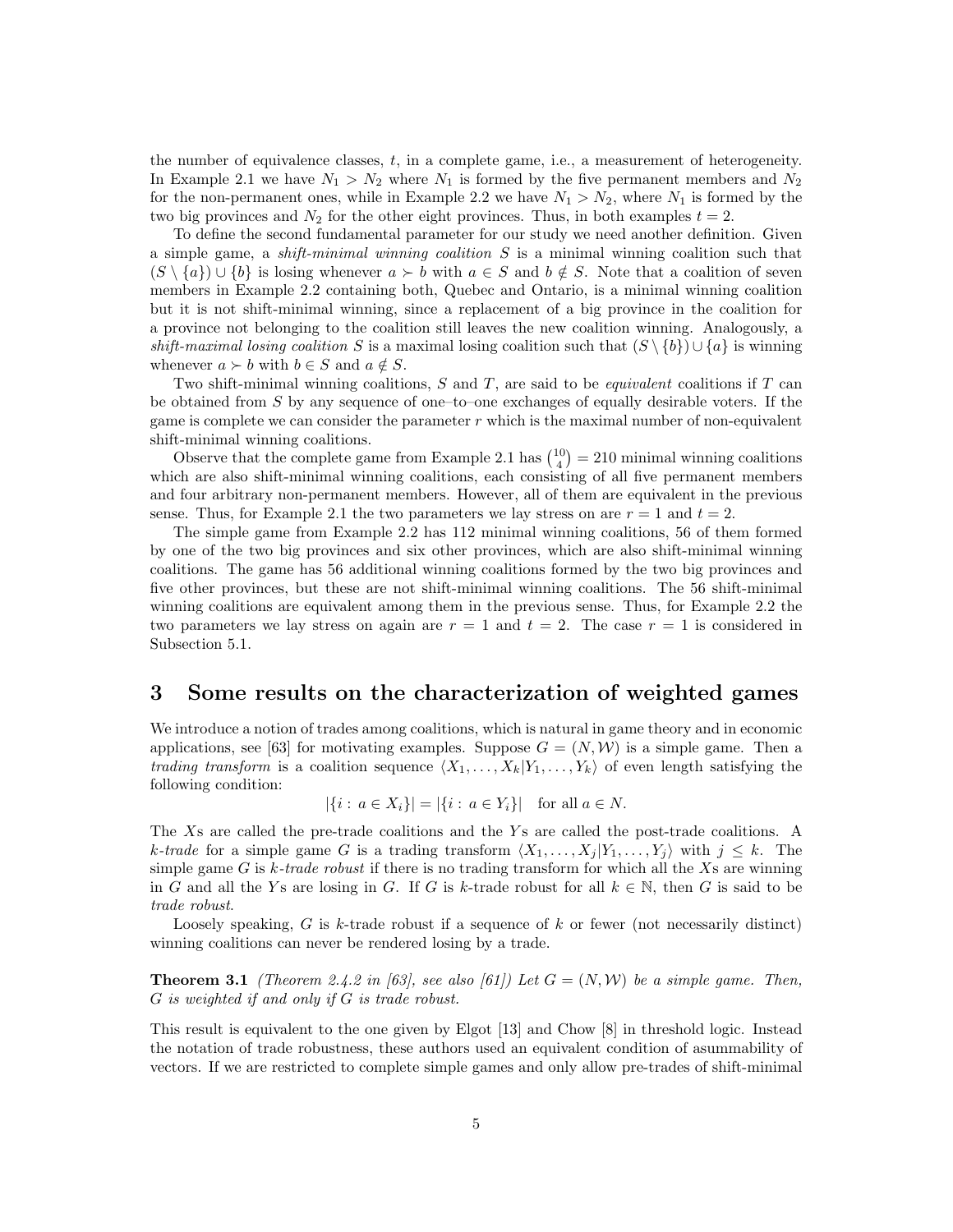winning coalitions, then we may refer to the property of *invariant-trade robustness* instead of trade robustness and Theorem 3.1 can be reformulated in an equivalent way.

**Theorem 3.2** (Theorem 4.7 in [17]) Let  $G = (N, W)$  be a complete simple game. Then, G is weighted if and only if G is invariant-trade robust.

As seen in Example 2.2 the trading transform  $\langle X_1, X_2|Y_1, Y_2 \rangle$  certifies a failure of 2-invarianttrade robustness and therefore this complete simple game is not weighted. It is also trivial to see that the simple game described in Example 2.1 is invariant-trade robust and therefore weighted.

Suppose  $G = (N, W)$  is a simple game. Then, G is said to be *swap robust* if a one-for-one exchange between two winning coalitions can never render both losing. Thus, swap robustness differs from trade robustness in two ways: the trades involve only two coalitions, and the exchanges are one–for–one. That is to say, swap robustness considers m-trades of the following type:  $m = 2$ and  $\langle X_1, X_2 | X_1 \setminus \{a\}, X_2 \cup \{a\} \rangle$  with  $a \in X_1$  and  $a \notin X_2$ . It is fairly easy to generate simple games that are not swap robust. The following theorem is a characterization of complete simple games.

#### **Theorem 3.3** (Proposition 3.2.6 in [63]) G is a complete simple game if and only if G is swap robust.

Clearly, non–complete games are not 2-invariant trade robust. In fact, it is always possible to find two shift-minimal winning coalitions which convert into losing coalitions after a one–for– one exchange. Thus, the difficulty of the problem of determining when a given simple game is weighted can be focused exclusively on the class of complete games. To obtain significant results it is helpful to have a compact and manageable presentation of these games.

If, in a complete game, the number of the equivalence classes is lower than the number of players, i.e.,  $t \langle N \rangle$ , we have such a presentation. Indeed, Carreras and Freixas [6] provide a classification theorem for complete simple games, here Theorem 4.2, that allows to enumerate all these games up to isomorphism by listing the possible values of certain invariants. An advantage of using the classification theorem is that it usually allows to work with a smaller number of vectors than would be required with minimal winning coalitions. In the next section we introduce a notion of trade-robustness based on these invariants.

As the basic game theoretic notions for simple games, we use in this paper, have already been introduced, we list a list of language analogies between these notions to the fields of threshold logic or Boolean algebra in next subsection. These analogies allow the easy translation of the results from one field to the other. In particular, this list will be useful for scholars in threshold logic to be aware of the new results we find in this paper and the questions and conjectures we propose to be studied.

#### 3.1 A list of analogies in the context of threshold logic

For the sake of simplicity, clarity, and for being coherent with the historical studies we write the notions in the language of Boolean algebra (very similar to that of neural networks or threshold logic). Tables 1 and 2 contain the main equivalences. The list is not exhaustive. Throughout the rest of the paper we exclusively deal with simple games and refer to these two tables for direct analogies of the results we find and the questions and conjectures we pose.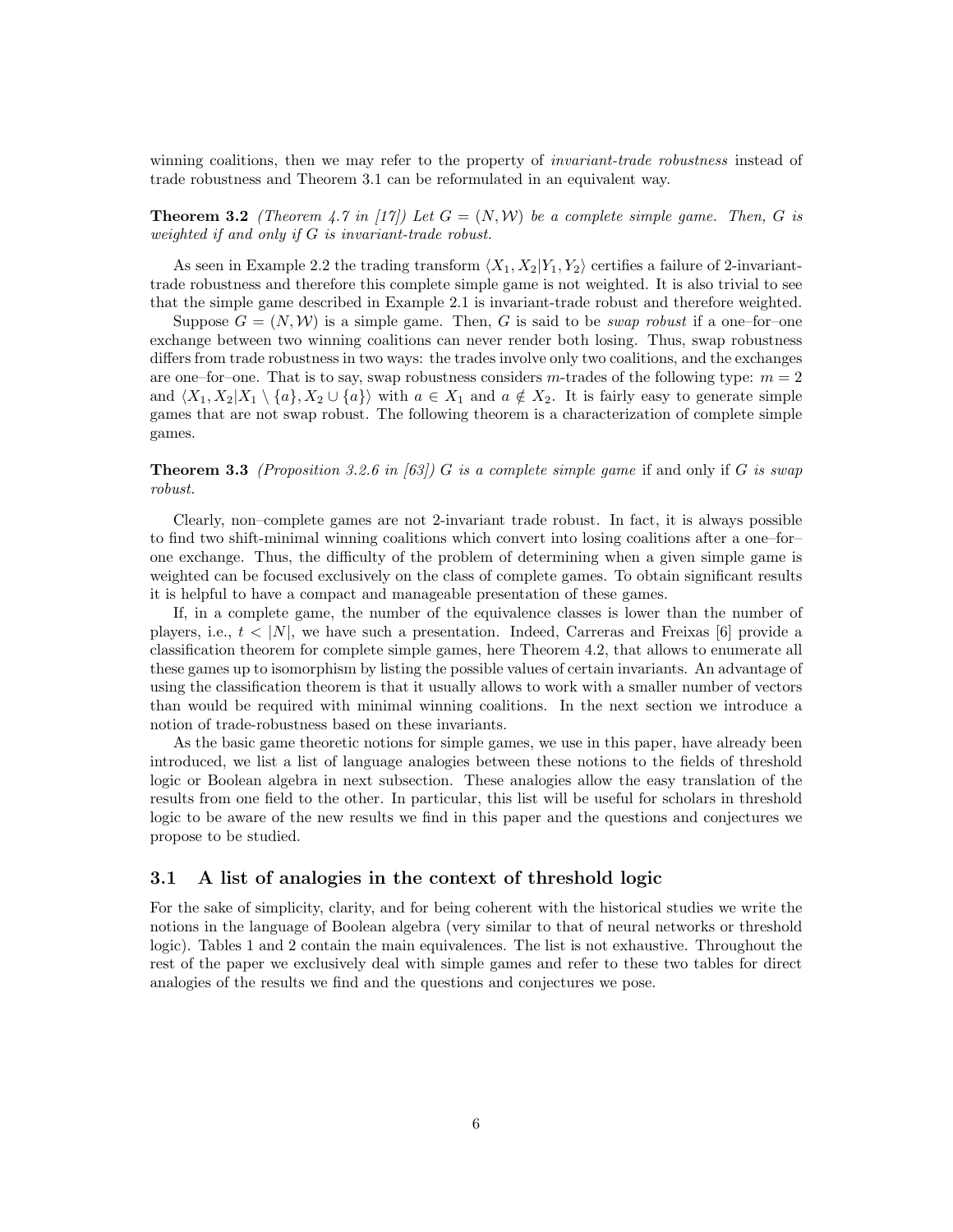| player or voter<br>null player  |
|---------------------------------|
| vetoer                          |
| coalition                       |
| winning coalition               |
| losing coalition                |
| minimal winning coalition       |
| maximal losing coalition        |
| shift-minimal winning coalition |
|                                 |

Table 1: Variables and vectors versus players and coalitions.

Table 2: Types of functions versus types of simple games.

| switching function            | non-monotonic (simple) game  |
|-------------------------------|------------------------------|
| monotonic switching function  | (monotonic) simple game      |
| threshold function            | weighted game                |
| k-out-of-n switching function | k-out-of-n simple game       |
| regular function              | complete game                |
| k-summable                    | not k-trade robust           |
| k-asummable                   | k-trade robust               |
| k-invariant summable          | not k-invariant trade robust |
| k-invariant asummable         | k-invariant trade robust     |

## 4 Symmetries and a parametrization of complete simple games

For  $t < |N|$  types of voters we can represent coalitions in a more compact way. Let  $(N, W)$  be a simple game and  $N_1, \ldots, N_t$  be a partition of the player set into t equivalence classes of voters cf. Section 2. A coalition type (or coalition vector) is a vector  $\overline{s} = (s_1, \ldots, s_t) \in (\mathbb{N} \cup \{0\})^t$  with  $0 \leq s_i \leq |N_i|$  for all  $1 \leq i \leq t$ . We say that a coalition  $S \subseteq N$  has type  $\overline{s}$  if  $s_i = |S \cap N_i|$ for all  $1 \leq i \leq t$ . A coalition type  $\overline{s}$  is called winning if the coalitions of that type are winning. Analogously, the notions of minimal winning, shift-minimal winning, losing, maximal losing and shift-maximal losing are translated similarly for coalitional types. So, the simple game from Example 2.1 can be described by the unique minimal winning coalition type  $(5, 4)$  which represents all coalitions with 5 permanent members and 4 non-permanent members, and the simple game from Example 2.2 can be described by the unique minimal winning coalition type  $(1, 6)$  which represents all coalitions with 1 big province and 6 small provinces.

The notion of a trading transform for coalitions can be transferred to coalitional types for vectors.

#### 4.1 Coalitional types

Let  $G = (N, W)$  be a simple game and  $N_1, \ldots, N_t$  be a partition into t equivalence classes of players. A vectorial trading transform for G is a sequence  $\langle \overline{x}_1,\ldots,\overline{x}_j; \overline{y}_1,\ldots,\overline{y}_j\rangle$  of coalition types of even length such that

$$
\sum_{i=1}^{j} x_{i,k} = \sum_{i=1}^{j} y_{i,k} \quad \text{for all } 1 \le k \le t.
$$
 (1)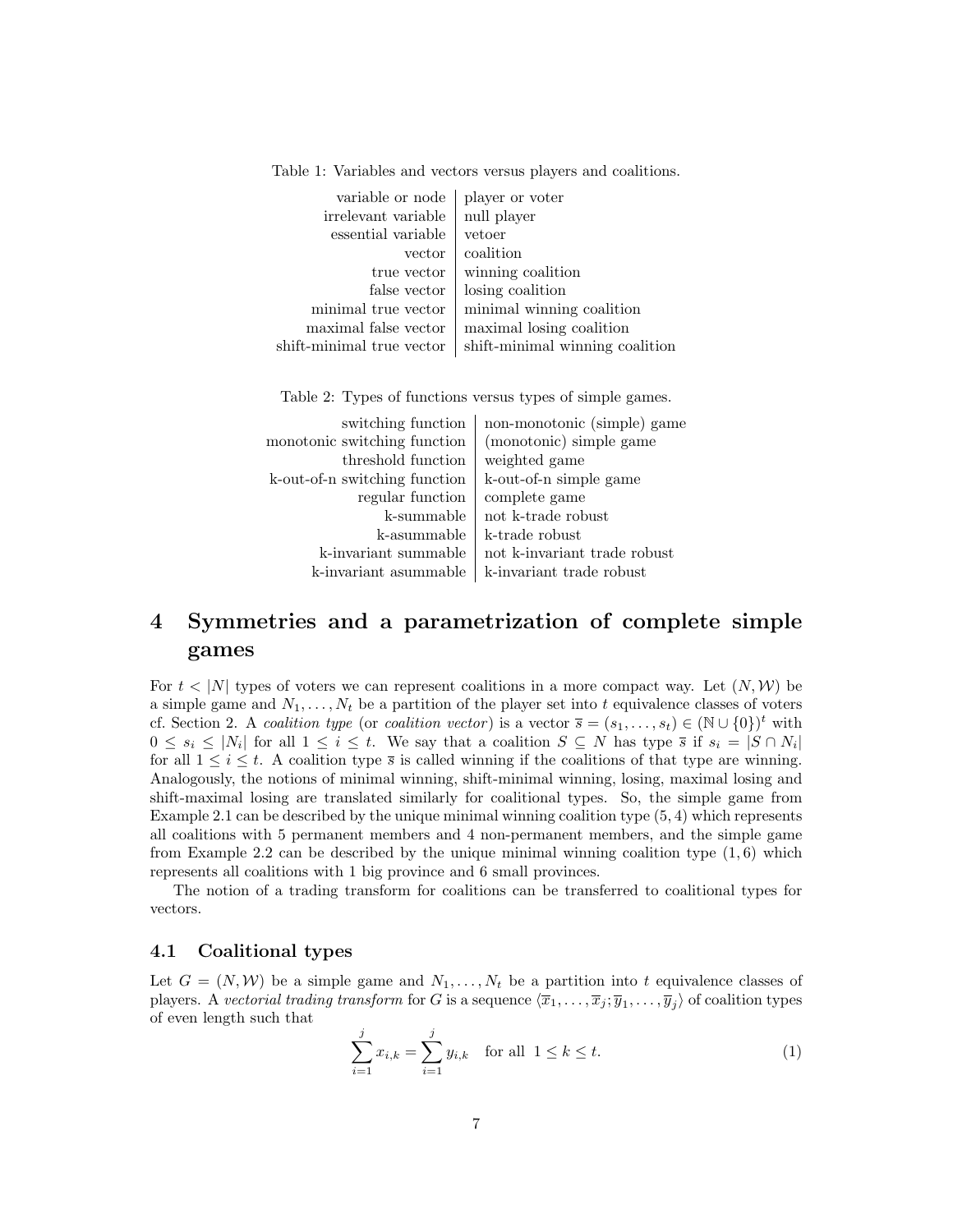The definition of a vectorial trading transform means that for each component  $1 \leq k \leq t$ , the sum of the  $k^{th}$   $\overline{x}$  s components coincides with the sum of the  $k^{th}$   $\overline{y}$  s components.

A vectorial m-trade is a vectorial trading transform with  $j \leq m$  such that the  $\bar{x}_i$  are winning and after trades, as described in 1, convert into  $\overline{y}_i$ s.

A given m-trade can easily be converted into a vectorial m-trade. The following lemma shows that the converse is also true, i.e., each given vectorial  $m$ -trade can be converted into an  $m$ -trade.

**Lemma 4.1** For each pair of vectors  $\overline{a} = (a_1, \ldots, a_r) \in \mathbb{N}_{>0}^r$ ,  $\overline{b} = (b_1, \ldots, b_s) \in \mathbb{N}_{>0}^s$  with  $\sum_{i=1}^r a_i = \sum_{i=1}^s b_i$  and  $m = \max(\max_i a_i, \max_i b_i)$  there exist two sequences of sets  $A_1, \ldots, A_r \subseteq$  $\{1, \ldots, m\}$  and  $B_1, \ldots, B_s \subseteq \{1, \ldots, m\}$  with  $|A_i| = a_i$ ,  $|B_i| = b_i$  and

$$
|\{i : j \in A_i\}| = |\{i : j \in B_i\}|
$$

for all  $j \in \{1, \ldots, m\}$ .

Proof: W.l.o.g. we assume  $a_1 \geq \cdots \geq a_r$  and  $b_1 \geq \cdots \geq b_s$ . We prove the statement by induction on  $\sigma = \sum_{i=1}^r a_i$ . For  $\sigma = 1$  we have  $r = s = a_1 = b_1 = m = 1$  and can choose  $A_1 = B_1 = \{1\}$ . We remark that the statement is also true for  $\sigma = 0$ , i.e., where  $r = s = 0$ .

If there exist indices i, j with  $a_i = b_j$ , then we can choose  $A_i = \{1, \ldots, a_i\}, B_j = \{1, \ldots, b_j = 1\}$  $a_i$ } and apply the induction hypothesis on  $(a_1, \ldots, a_{i-1}, a_{i+1}, \ldots, a_r)$  and  $(b_1, \ldots, b_{j-1}, b_{j+1}, \ldots, b_s)$ .

In the remaining cases we assume w.l.o.g.  $a_1 = m$  and  $b_1 < m$ . Now let l be the maximal index with  $a_l = m$ . Since  $\sum_{i=1}^r a_i = \sum_{i=1}^s b_i$  we have  $s \geq l$ . So, we can consider the reduction to  $(a_1 - 1, \ldots, a_l - 1, a_{l+1}, \ldots, a_r)$  and  $(b_1 - 1, \ldots, b_l - 1, b_{l+1}, \ldots, b_s)$ , where we possibly have to remove some zero entries and the maximum entry decreases to  $m-1$ . Let  $A'_1, \ldots, A'_r, B'_1, \ldots, B'_s \subseteq$  $\{1,\ldots,m-1\}$  be suitable coalitions (allowing  $A_i' = \emptyset$  or  $B_i' = \emptyset$  for the ease of notation). Adding player m to the first l coalitions in both cases yields the desired sequences of coalitions.

The construction in Lemma 4.1 for each equivalence class of voters separately converts a vectorial m-trade into an m-trade. Also for vectorial m-trades we may assume that the winning coalition types are minimal winning or that the losing coalition types are maximal losing. Since the number of coalition types is at most as large as the number of coalitions we can computationally benefit from considering vectorial  $m$ -trades if the number of types of voters is less than the number of voters.

#### 4.2 A parametrization of complete simple games

In a complete simple game  $G = (N, W)$  we have a strict ordering between two voters of different equivalence classes. This ordering entails a hierarchy among voters. Some studies on allowable hierarchies can be found in [2, 20, 24]. As before, we denote by  $N_1 > \cdots > N_t$  the equivalence classes which form the unique partition of N where  $a \succ b$  for all  $a \in N_i$  and  $b \in N_j$  with  $i < j$ . Let  $\overline{n} = (n_1, \ldots, n_t)$  where  $n_i = |N_i|$  for all  $i = 1, \ldots, t$ . Consider

$$
\Lambda(\overline{n}) = \{ \overline{s} \in (\mathbb{N} \cup \{0\})^t : \overline{n} \ge \overline{s} \},
$$

where  $\geq$  stands for the ordinary componentwise ordering, that is,  $\bar{a} \geq \bar{b}$  if and only if  $a_k \geq$  $b_k$  for every  $k = 1, ..., t$ . and also consider the weaker ordering  $\succeq$  given by comparison of partial sums, that is,

$$
\overline{a} \succeq \overline{b}
$$
 if and only if  $\sum_{i=1}^{k} a_i \ge \sum_{i=1}^{k} b_i$  for  $k = 1, ..., t$ .

If  $\overline{a} \succeq \overline{b}$  we say that  $\overline{a}$  dominates  $\overline{b}$ .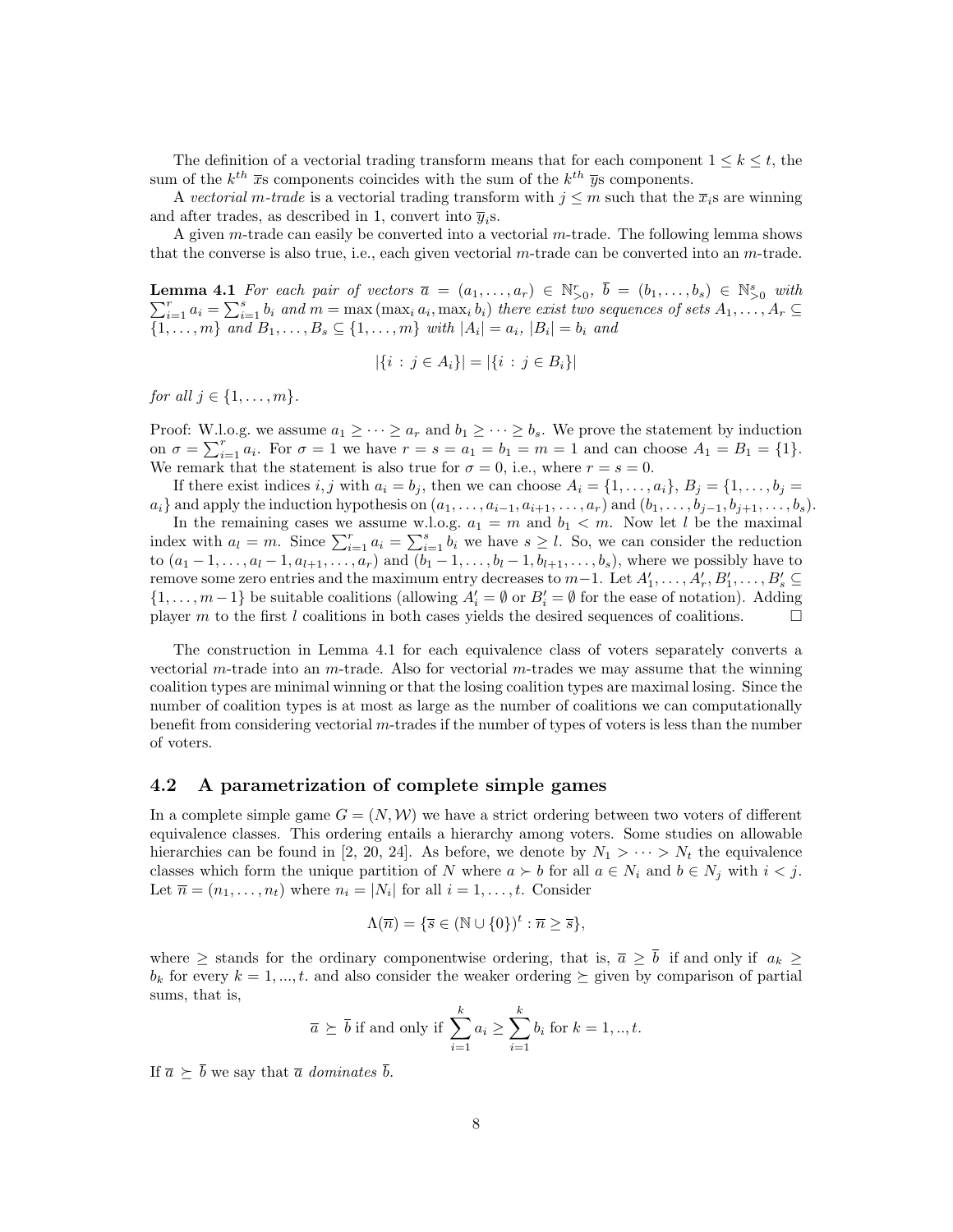The couple  $(\Lambda(\overline{n}), \geq)$  is a distributive lattice and possesses a maximum (respectively, minimum) element, namely  $\overline{n} = (n_1, ..., n_t)$  (resp.  $\overline{0} = (0, ..., 0)$ ). As abbreviations we use  $\overline{a} \succ \overline{b}$  for the cases where  $\overline{a} \succeq \overline{b}$  but  $\overline{a} \neq \overline{b}$  and  $\overline{a} \bowtie \overline{b}$  for the cases where neither  $\overline{a} \succeq \overline{b}$  nor  $\overline{b} \succeq \overline{a}$ .

The interpretation of  $\bar{a} \succeq \bar{b}$  is as follows. If  $\bar{b}$  is a winning coalitional vector and  $\bar{a} \succeq \bar{b}$ , then also  $\bar{a}$  is winning. Similarly, if  $\bar{a}$  is losing then  $\bar{b}$  is losing too for all  $\bar{a} \succeq \bar{b}$ .

A winning coalitional vector  $\bar{a}$  such that  $\bar{b}$  is losing for all  $\bar{a} \succ \bar{b}$  is called shift-minimal winning. Similarly, a losing coalition type  $\bar{b}$  such that  $\bar{a}$  is winning for all  $\bar{a} > \bar{b}$  are called shift-maximal losing. Each complete simple game can be uniquely described by either its set of shift-minimal winning coalition types or its set of shift-maximal losing coalition types.

Based on this insight, Carreras and Freixas ([6] pp. 148-150) provided a classification theorem for complete simple games that allow to enumerate all these games up to isomorphism by listing the possible values of certain invariants. Indeed, to each complete simple game  $(N, W)$  one can associate the vector  $\bar{n} \in \mathbb{N}^t$  as defined above and the list of shift-minimal winning coalitional vectors:  $\overline{m}_p = (m_{p,1}, m_{p,2}, \ldots, m_{p,t})$  for  $1 \leq p \leq r$ .

Recall that two simple games  $(N, W)$  and  $(N', W')$  are said to be *isomorphic* if there exists a bijective map  $f: N \to N'$  such that  $S \in \mathcal{W}$  if only if  $f(S) \in \mathcal{W}'$ .

**Theorem 4.2** (Theorem 4.1 in [6]) (a) Given a vector  $\overline{n} \in \mathbb{N}^t$  and a matrix M whose rows  $\overline{m}_p = (m_{p,1}, m_{p,2}, \ldots, m_{p,t})$  for  $1 \leq p \leq r$  satisfy the following properties: (i)  $0 \leq \overline{m}_p \leq \overline{n}$  for  $1 \leq p \leq r$ ;

(ii)  $\overline{m}_p$  and  $\overline{m}_q$  are not  $\succeq$ -comparable if  $p \neq q$ ; i.e.,  $\overline{m}_p \bowtie \overline{m}_q$ 

(iii) if  $t = 1$ , then  $m_{1,1} > 0$ ; if  $t > 1$ , then for every  $k < t$  there exists some p such that

$$
m_{p,k} > 0, \; m_{p,k+1} < n_{k+1};
$$

and

(iv) M is lexicographically ordered by partial sums, if  $p < q$  either  $m_{p,1} > m_{q,1}$  or there exists some  $k \geq 1$  such that  $m_{p,k} > m_{q,k}$  and  $m_{p,i} = m_{q,i}$  for  $h < k$ .

Then, there exists a complete simple game  $(N, W)$  associated to  $(\overline{n}, M)$ . (Theorem 4.2 in [6]) (b) Two complete games  $(N, W)$  and  $(N', W')$  are isomorphic if and only if  $\overline{n} = \overline{n'}$  and  $\mathcal{M} = \mathcal{M'}$ .

The pair  $(\overline{n},\mathcal{M})$  is referred as the *characteristic invariants* of game  $(N,\mathcal{W})$ . The authors prove that these parameters determine the game in the sense that one is able to define a unique up to isomorphism complete simple game which possesses these invariants. The characteristic invariants allow us to count and generate all these games for small values of n. Other applications of the characteristic invariants are to considerably reduce the calculus of some solutions, as values or power indices, of the game (see e.g., [21] for the nucleolus [56]) or to study whether a game admits a representation as a weighted game by studying the consistency of a system of inequalities as we will see below.

If matrix  $M$  has only one row, i.e. a unique shift-minimal coalitional vector, then the characteristic invariants reduce to the couple  $(\overline{n}, \overline{m})$  with

$$
\begin{array}{l}\n1 \le m_1 \le n_1 \\
1 \le m_k \le n_k - 1 \quad \text{if } 2 \le k \le t - 1, \\
0 \le m_t \le n_t - 1,\n\end{array}
$$

where the first subindex in matrix M is omitted. It is said, see [21], that  $(\overline{n}, \overline{m})$  is a *complete* game with minimum.

We sketch here how to obtain the characteristic invariants  $(\bar{n},M)$  for the complete game from winning coalitions and reciprocally.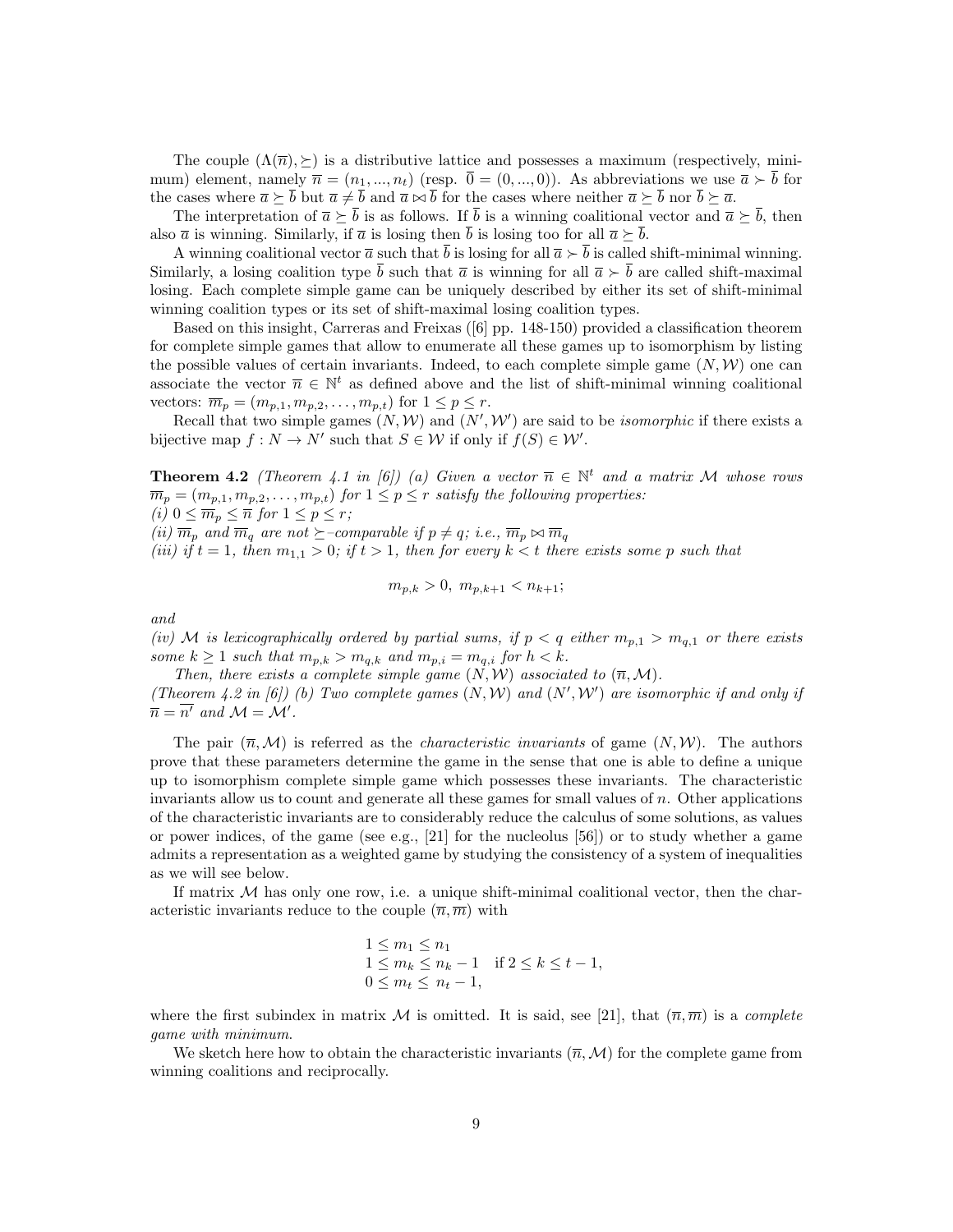Given a simple game  $(N, W)$ , for each coalition S we consider the vector or coalitional type

$$
\overline{s} = (|S \cap N_1|, ..., |S \cap N_t|),
$$

in  $\Lambda(\overline{n})$  where  $N_i$  are the equivalence classes with  $N_1 > ... > N_t$ . The vector  $\overline{n}$  is  $(|N_1|, ..., |N_t|)$ . The rows of matrix M are those  $\bar{s}$  such that any S is a shift-minimal winning coalition in the lattice  $(\Lambda(\overline{n}), \geq)$ . Observe that each vector of indices that  $\succeq$ -dominates a row of M corresponds to winning coalitions.

Conversely, given  $(\bar{n}, \mathcal{M})$  the game  $(N, \mathcal{W})$  can be reconstructed, up to isomorphism, as follows. The cardinality of N is  $n = \sum_{i=1}^{t} n_i$ , the elements of N are denoted by  $\{1, 2, \ldots, n\}$ . The equivalent classes of  $(N, W)$  are  $N_1 = \{1, ..., n_1\}$ ,  $N_2 = \{n_1 + 1, ..., n_1 + n_2\}$ , and so on.

Each  $S \subseteq N$  with vector  $\overline{s} = (|S \cap N_1|, ..., |S \cap N_t|)$  is a winning coalition if  $\overline{s} \succeq \overline{m}$  for some  $\overline{m}$  being a row of M. Hence, the set of winning coalitions is

$$
\mathcal{W} = \{ S \subseteq N : \overline{s} \succeq \overline{m}_p, \text{ where } \overline{m}_p \text{ is a row of } \mathcal{M} \}.
$$

Notice that a *winning vector* is a vector  $\bar{r}$  such that the coalition representative R is winning. In particular, the shift-minimal winning coalitions are those with a vector being a row of  $M$ . Precisely,

$$
\mathcal{W}^s = \{ S \subseteq N : \overline{s} = \overline{m}_p \text{ for some } p = 1, \dots r \}.
$$

Analogously, one can define the coalitional types of shift–maximal losing coalitions which can be written as rows in a matrix  $\mathcal Y$  lexicographically ordered, as requested also for  $\mathcal M$ , to preserve uniqueness. These coalitional types are the maximal vectors which are not  $\succeq$ -comparable among them and do not dominate by  $\succeq$  any row of M.

Some particular forms of the pair  $(\overline{n},M)$  reveal the presence of players being either vetoers or nulls. For instance, if  $m_{p,t} = 0$  for all  $p = 1, \ldots, r$  the game has  $n_t$  null players. If  $m_{p,1} = n_1$ for all  $p = 1, \ldots, r$  the game has  $n_1$  vetoers.

Using the well known fact that any weighted game admits *normalized* representations, where  $i \sim j$  if and only if  $w_i = w_j$ , we will consider from now on,  $w = (w_1, ..., w_t)$ , the vector of weights to be assigned to the members of each of the  $t$  equivalence classes. Using normalized representations a weighted game may be expressed as  $[q; w_1(n_1), \ldots, w_t(n_t)]$  in which repetition of weights is indicated within parentheses and  $q$  stands for the quota or threshold. However, these parentheses will be omitted provided that  $\bar{n} = (n_1, \ldots, n_t)$  is a known vector. A complete simple game,  $(N, W)$ , is weighted if and only if there is a vector  $w = (w_1, ..., w_t)$ , such that  $w_1 > ... > w_t \geq 0$ , which satisfies the system of inequalities

$$
(\overline{m}_p - \overline{\alpha}_q) \cdot w > 0
$$
 for all  $p = 1, 2, ..., r, q = 1, ..., s$ 

where r is the number of rows of M, s the number of rows of  $\mathcal{Y}$ , and  $\overline{\alpha}_q$  are the rows of  $\mathcal{Y}$ .

Only for  $n \geq 6$  there are complete simple games which are not weighted. The following example is the smallest possible illustration of a complete simple game with minimum, i.e., with one shift-minimal winning vector, that is not a weighted game. It helps us to understand better this kind of games, which are extensively used in the next section.

Example 4.3 a. (Example 2.1 revisited) The characteristic invariants for this example are:  $\bar{n} = (5, 10)$  and  $\mathcal{M} = (5, 4)$ . Thus,

$$
\mathcal{W} = \{(5, x) \in \Lambda(5, 10) : x \ge 4\}
$$

$$
\mathcal{W}^m = \mathcal{W}^s = \{(5, 4)\}
$$

Note also that  $\mathcal{Y} = \begin{pmatrix} 5 & 3 \\ 4 & 10 \end{pmatrix}$  whose rows are the shift-maximal coalitional types. As shown, this game is weighted. In the next section we will show that to prove this it suffices to verify k-invariant trade robustness, where k is 2.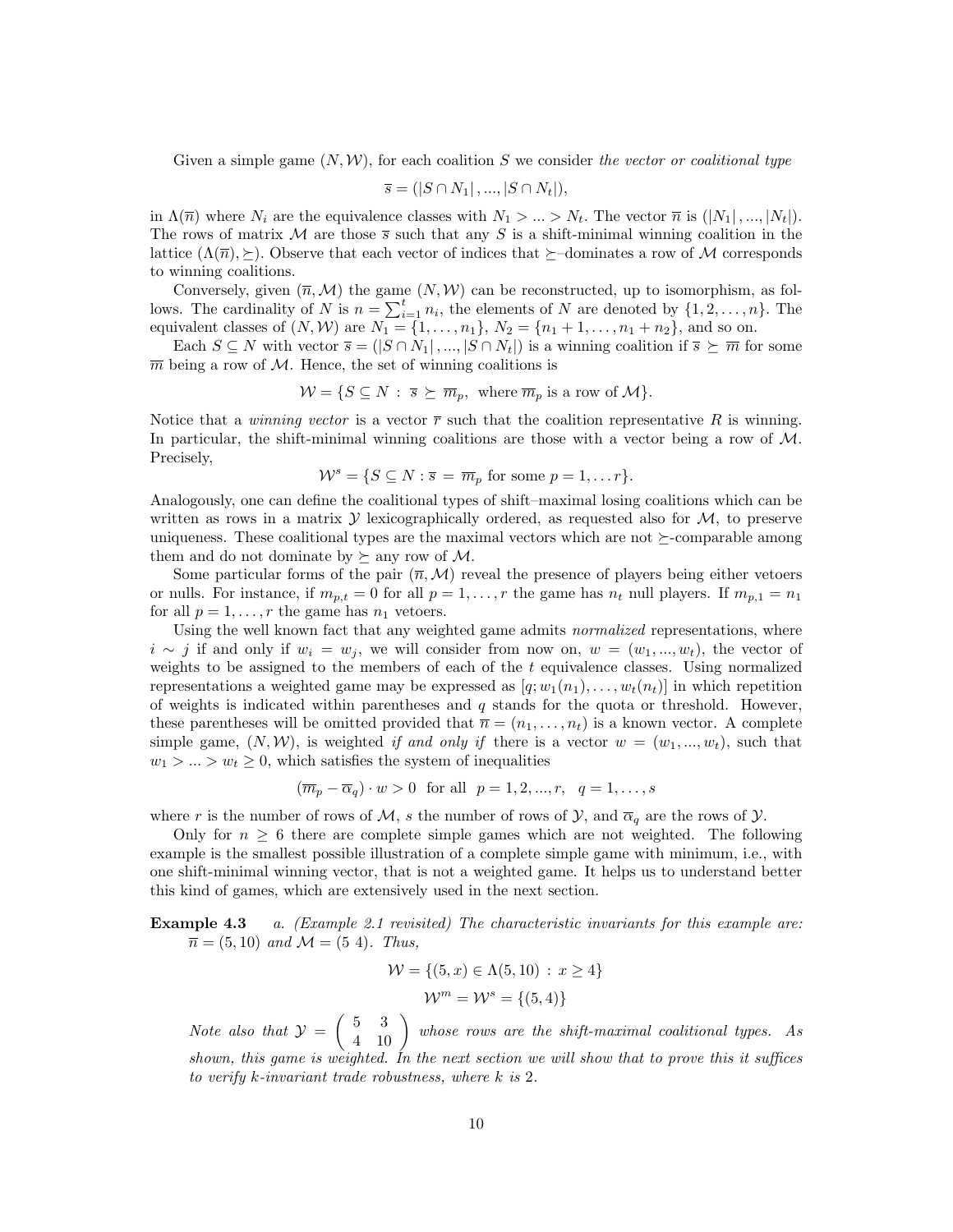b. (Example 2.2 revisited) The characteristic invariants for this example are:  $\bar{n} = (2, 8)$  and  $\mathcal{M} = (1 6)$ . Thus,

$$
\mathcal{W} = \{(x, y) \in \Lambda(2, 8) : x \ge 1 \text{ and } x + y \ge 7\}
$$

$$
\mathcal{W}^m = \{(2, 5), (1, 6)\}
$$

$$
\mathcal{W}^s = \{(1, 6)\}
$$

Note also that  $\mathcal{Y} = \begin{pmatrix} 2 & 4 \\ 0 & 8 \end{pmatrix}$  whose rows are the shift-maximal coalitional types.

Note that Example 2.2 is not 2-invariant trade robust since the coalitional type trading transform:

 $\langle (1,6), (1,6) | (2,4), (0,8) \rangle$  is a certificate for it. Hence, the game is not weighted.

#### 4.3 Two parameters for complete simple games

Two parameters for a complete simple game are significant for our studies: r the number of rows of  $M$  or number of shift-minimal coalitional vectors and  $t$  the number of equivalence classes of players in the game. The conditions that  $M$  must fulfill are described in Theorem 4.2. The question we pose here is the following: Are there some values for  $r$  and  $t$  for which 2-invariant trade robustness is conclusive? The purpose of Section 5 is to prove that the posed question has an affirmative answer for either  $r = 1$  (no matter the value of t) or  $t = 2$  (no matter the value of r), while in Section 6 we investigate the remaining cases.

Let us remark that the number of complete and weighted games as a function of  $|N|$  up to isomorphisms has been determined for these two parameters. We use below the notations  $cq(n, \star, r)$ ,  $cq(n, t, \star)$ ,  $wq(n, \star, r)$ , and  $wq(n, t, \star)$  depending on whether we consider complete or weighted games or parameter  $r$  or parameter  $t$ . The first (trivial) exact counting establishes the number of k-out-of-n simple games. Each of such games admits  $[k; 1, 1, \ldots, 1]$  as a weighted

representation where  $k \in \{1, \ldots, n\}$ . As  $t = 1$  implies  $r = 1$  we have  $cg(n, 1, \star) = wg(n, 1, \star) = n$ .

 $\overbrace{n}$ 

For  $r = 1$ , we have  $cg(n, \star, 1) = 2<sup>n</sup> - 1$  (see [22]) complete simple games with minimum with n players up to isomorphism and the number of weighted games with minimum,  $wg(n, \star, 1)$ , is given by

$$
wg(n,\star,1) = \begin{cases} 2^{n} - 1, & \text{if } n \leq 5\\ \frac{n^{4} - 6n^{3} + 23n^{2} - 18n + 12}{12}, & \text{if } n \geq 6 \end{cases}
$$

cf. [15].

For  $t = 2$  we have the nice formula  $cg(n, 2, \star) = F(n+6) - (n^2 + 4n + 8)$  (cf. [19]) where  $F(n)$ are the Fibonacci numbers which constitute a well–known sequence of integer numbers defined by the following recurrence relation:  $F(0) = 0$ ,  $F(1) = 1$ , and  $F(n) = F(n-1) + F(n-2)$  for all  $n > 1$ . Quite curiously the addition of trivial voters, as null voters or vetoers, in complete games with two equivalence classes formed by non-trivial voters give new larger Fibonacci sequences (cf. [14]). Up to now there is not a known formula for  $wg(n, 2, \star)$  although it has been proved in [16] that  $wg(n, 2, \star) \leq \frac{n^5}{15} + 4n^4$ .

Concerning general enumeration for simple, complete and weighted games it should be said that in the successive works by Muroga et al. [46, 45, 47] the number of such games was determined up to eight voters. Only the numbers of complete and weighted games for  $n = 9$  voters have been determined since then, cf. [18] for the number of complete games for  $n = 9$  and cf. [36, 38] for the number of weighted games for  $n = 9$ . An asymptotic upper bound for weighted games is given in [10] and an asymptotic lower bound for complete games in [50].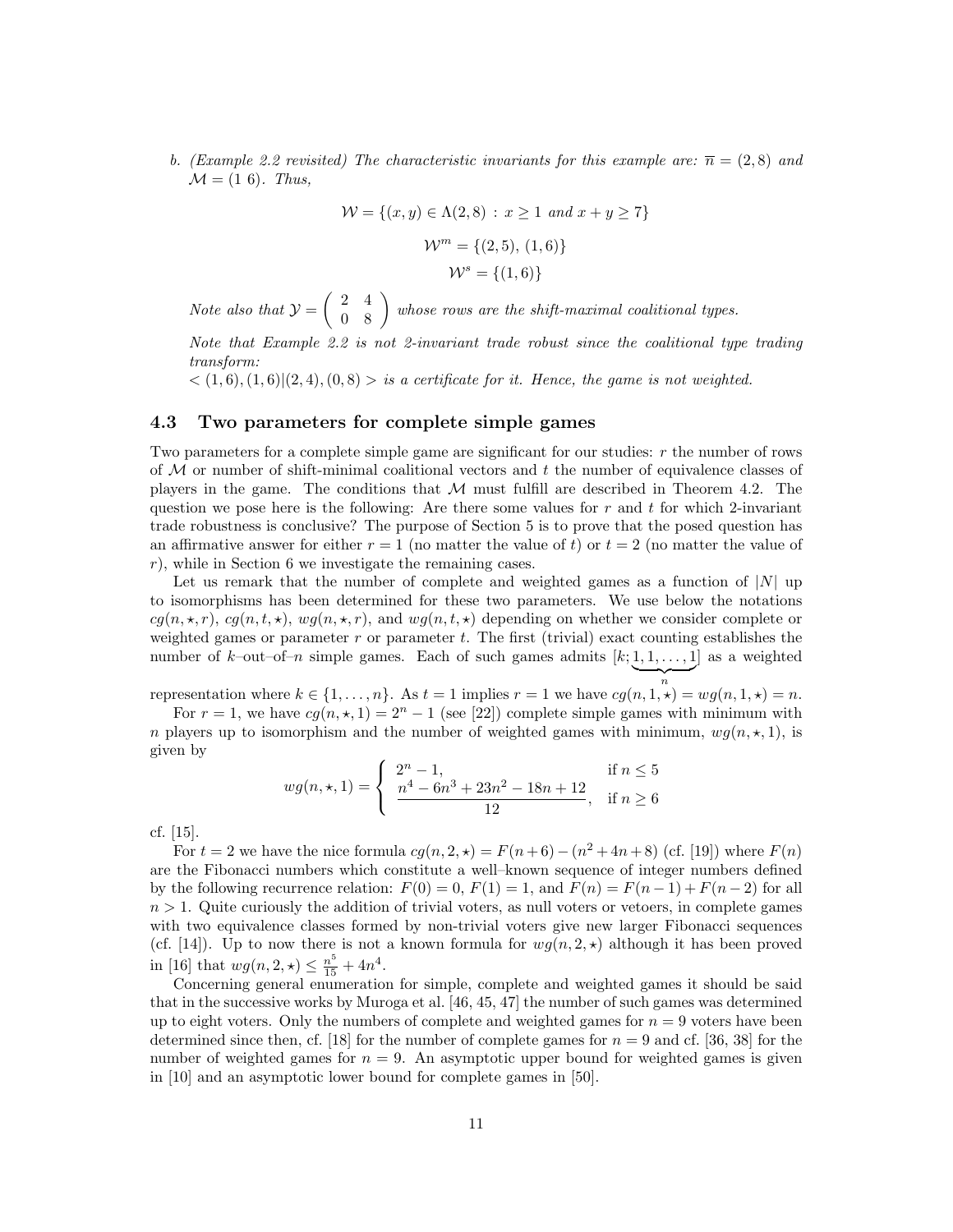## 5 Cases for which the test of 2-invariant trade robustness is conclusive

Note first that each simple game with a unique equivalence class of voters,  $t = 1$ , is anonymous (symmetric), and thus weighted. Non-complete games are not swap robust and therefore they are obviously not weighted. Hence, we can limit our study to complete simple games.

Prior to study them let us consider the null effect on invariant trade robustness of removing either null or veto players in a given complete simple game. Since adding and removing null players does not change a coalition from winning to losing or the other way round, we can state:

**Lemma 5.1** Let G be a complete simple game and  $G'$  be the game arising from G by removing its null players. With this we have that  $G$  is m-invariant trade robust if and only if  $G'$  is m-invariant trade robust.

And a similar result, not as immediate, concerns veto players.

**Lemma 5.2** Let G be a complete simple game and  $G'$  be the game arising from G by removing its veto players. If  $G'$  is a simple game, then  $G$  is m-invariant trade robust if and only if  $G'$  is m-invariant trade robust.

Proof: If veto players are present, then each winning coalition of a simple game must contain all veto players. So, in any m-trade every involved losing coalition must also contain all veto players. Let  $G = (N, W)$  be a simple game, where  $\emptyset \neq V \subseteq N$  is the set of veto players. If  $V = N$  the game G is the unanimity game and therefore weighted. Otherwise we can consider  $G' = (N', W')$ , where  $N' = N \backslash V$  and  $N' \supseteq S \in W'$  if and only if  $S \cup V \in W$ . If  $\emptyset \in W'$ , then the players in  $N\setminus V$  are nulls in G' and the game is indeed weighted. Otherwise G' is a simple game too. If G is complete, then G' is complete too, see e.g. [14]. Given an  $m$ -trade for G', we can obtain an m-trade for  $G$  by adding  $V$  to all coalitions. For the other direction removing all veto players turns an m-trade for  $G$  into an m-trade for  $G'$ . .

#### 5.1 The 2-invariant characterization for  $r = 1$

**Theorem 5.3** Each complete simple game G with  $r = 1$  shift-minimal winning coalition type is either weighted or not 2-invariant trade robust.

Proof: Due to Lemma  $5.1$  and Lemma  $5.2$  we can assume that  $G$  contains neither nulls nor vetoers, since also the number of shift-minimal winning coalition types is preserved by the transformations used in the respective proofs.

For  $t \geq 3$  types of players let the invariants of G be given by  $\overline{n} = (n_1, \ldots, n_t)$  and  $\mathcal{M} =$  $(m_1 \ldots m_t)$ , where we abbreviate the unique shift-minimal winning coalitional vector by  $\overline{m}$ . From the conditions of the general parametrization theorem in [6] we conclude  $1 \leq m_1 \leq n_1$ ,  $0 \leq m_t \leq n_t - 1$ , and  $1 \leq m_i \leq n_i - 1$  for all  $1 < i < t$ . If  $m_1 = n_1$  then G contains veto players and if  $m_t = 0$  then G contains null players (cf. [14]). So, we have  $1 \leq m_i \leq n_i - 1$  for all  $1 \leq i \leq t$  in our situation. We can easily check that  $\overline{a} = (m_1 - 1, m_2 + 1, m_3 + 1, m_4, \ldots, m_t)$ and  $\overline{b} = (m_1 + 1, m_2 - 1, m_3 - 1, m_4, \dots, m_t)$  are losing. Thus,  $\langle \overline{m}, \overline{m}, \overline{a}, \overline{b} \rangle$  is a 2-trade and G is not 2-invariant trade robust.

For  $t = 2$  types of players let the invariants of G be given by  $\bar{n} = (n_1, n_2)$  and  $\mathcal{M} = (m_1, m_2)$ , where again we abbreviate the unique shift-minimal winning coalitional vector by  $\overline{m}$ . From the conditions of the general parametrization theorem in [6] we conclude  $1 \leq m_1 \leq n_1$  and  $0 \leq m_2 \leq n_2 - 1$ . If  $m_1 = n_1$  then G contains veto players and if  $m_t = 0$  then G contains null players. So, we have  $1 \leq m_i \leq n_i - 1$  for all  $1 \leq i \leq 2$  in our situation.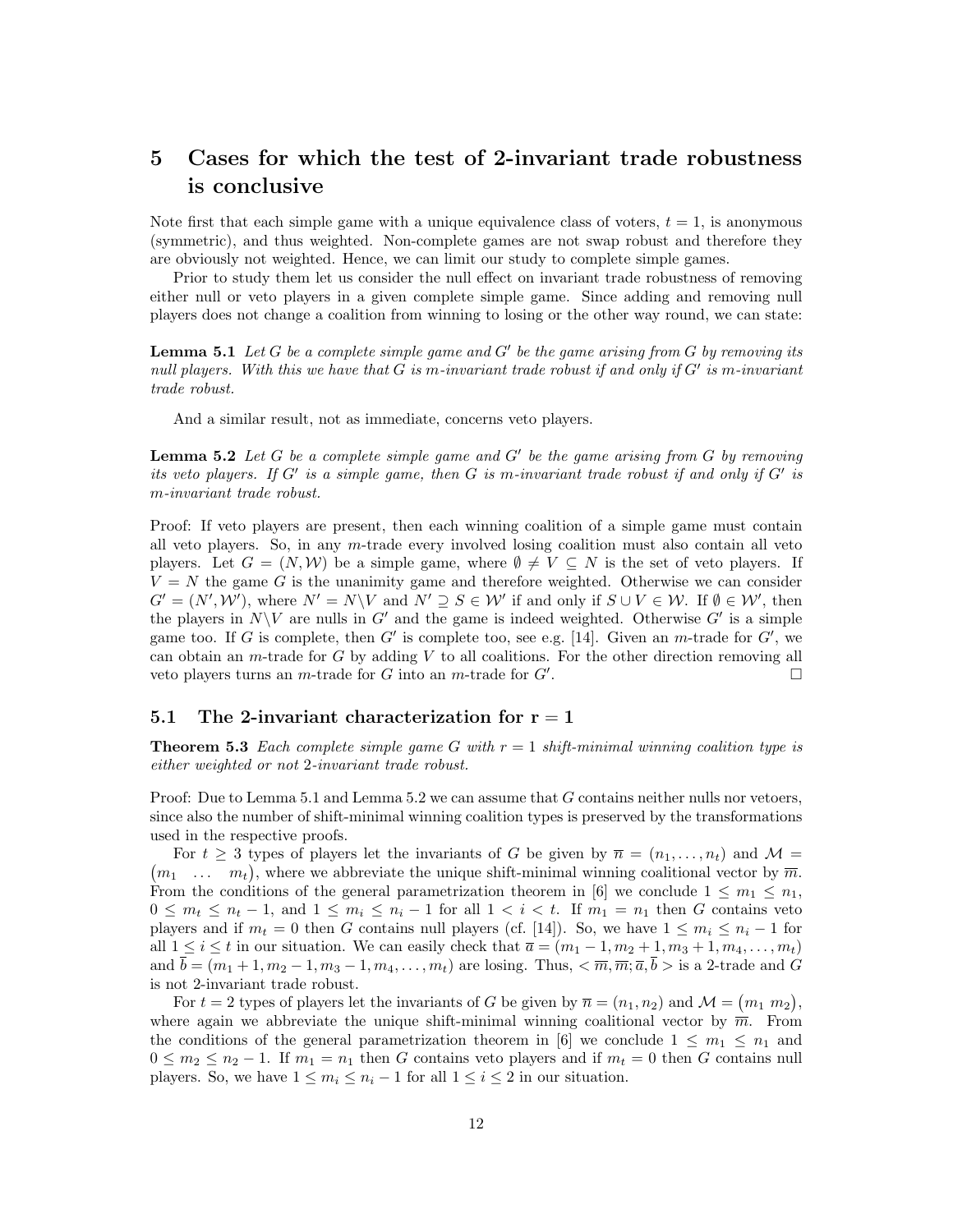If  $2 \le m_2 \le n_2 - 2$ , then  $\bar{a} = (m_1 - 1, m_2 + 2)$  and  $\bar{b} = (m_1 + 1, m_2 - 2)$  are losing. Thus,  $\langle \overline{m}, \overline{m}; \overline{a}, \overline{b} \rangle$  is a 2-trade and G is not 2-invariant trade robust.

If  $m_2 = 1$  or  $m_2 = n_2 - 1$ , then both games are weighted.

Indeed, if  $m_2 = 1$ , then  $\mathcal{Y} = \begin{pmatrix} m_1 & 0 \\ m_1 & m_2 \end{pmatrix}$  $m_1 - 1$   $n_2$ ), and the weights  $(w_1, w_2) = (n_2, 1)$  may be assigned to players in each class respectively, so that a quota of  $m_1 \cdot w_1 + w_2 = m_1 \cdot n_2 + 1$ separates weights of winning and losing coalition types.

If 
$$
m_2 = n_2 - 1
$$
, then  $\mathcal{Y} = \begin{pmatrix} c_1 & c_2 \\ m_1 - 1 & n_2 \end{pmatrix}$  where  $c_1 = \min(n_1, m_1 + n_2 - 2)$  and  $c_2 = \frac{c_1}{m_1 + n_2 - 2 - n_1}$ 

 $\max(m_1+n_2-2-n_1,0).$ 

Now, we have two subcases to consider:

If  $c_1 = n_1$  a solution is  $(w_1, w_2) = (n_1 - m_1 + 2, n_1 - m_1 + 1)$  with quota  $q = m_1 \cdot w_1 + (n_2 -$ 1) ·  $w_2 = m_1 \cdot (n_1 - m_1 + 2) + (n_2 - 1) \cdot (n_1 - m_1 + 1).$ 

If  $c_1 = m_1 + n_2 - 2$  then  $c_2 = 0$  and a solution is  $(w_1, w_2) = (n_2, n_2 - 1)$  with quota  $q = m_1 \cdot w_1 + (n_2 - 1) \cdot w_2 = m_1 \cdot n_2 + (n_2 - 1)^2.$ .

So, complete simple games with  $r = 1$  have the property that they are either weighted or not 2-invariant trade robust. Now we are going to see that this characterization is also true for  $t = 2$ .

#### 5.2 The 2-invariant characterization for  $t = 2$

Freixas and Molinero [17] prove that there is a sequence of complete simple games  $G_m$  with three types of equivalent voters, i.e.,  $t = 3$ , and three types of shift-minimal winning types, i.e.,  $r = 3$ , such that  $G_m$  is m-invariant trade but not  $(m+1)$ -invariant trade robust for each positive integer m. Moreover, they state in Conjecture 6.1 of their paper that any complete game with  $t = 2$  types of equally desirable voters is either weighted or not 2-invariant trade robust. In this subsection we prove this conjecture. Prior to stating the result let us introduce some characterizations for weightedness that will be used in the sequel. The definition of a weighted game can be rewritten to a quota-free variant:

**Lemma 5.4** Let  $G = (N, W)$  be a simple game. Then, G is weighted  $\iff$  there are n nonnegative integers  $w_1, \ldots, w_n$  such that

$$
\sum_{i \in S} w_i > \sum_{i \in T} w_i \tag{2}
$$

for all  $S \in \mathcal{W}$  and all  $T \in \mathcal{L}$ .

Moreover, we can use a single weight for equivalent players, i.e., a common weight  $w_i$  for each voter  $p \in N_i$  where  $N_i$  is an equivalence class of players according to the desirability relation. If the game is complete we have a total order among the equivalence classes,  $N_1 > \cdots > N_t$ . Assume from now on  $t = 2$  so that  $N_1 \neq \emptyset$  and  $N_2 \neq \emptyset$  is a partition of N. By  $\mathcal{W}^v$  we denote the set of winning coalition types and by  $\mathcal{L}^v$  the set of losing coalition types. For instance,  $(x, y) \in \mathcal{W}^v$ means that all coalition  $S \subseteq N$  such that  $|S \cap N_1| = x$  and  $|S \cap N_2| = y$  is winning. With this, Lemma 5.4 can be rewritten to:

**Lemma 5.5** Let  $G = (N, W)$  be a complete simple game with two types of voters. Then, G is weighted  $\iff$  there are two integers  $w_1, w_2 \geq 0$  such that

$$
[(x, y) - (x', y')] \cdot (w_1, w_2) > 0
$$
\n(3)

for all  $(x, y) \in \mathcal{W}^v$  and all  $(x', y') \in \mathcal{L}^v$  and "·" stands here for the inner product.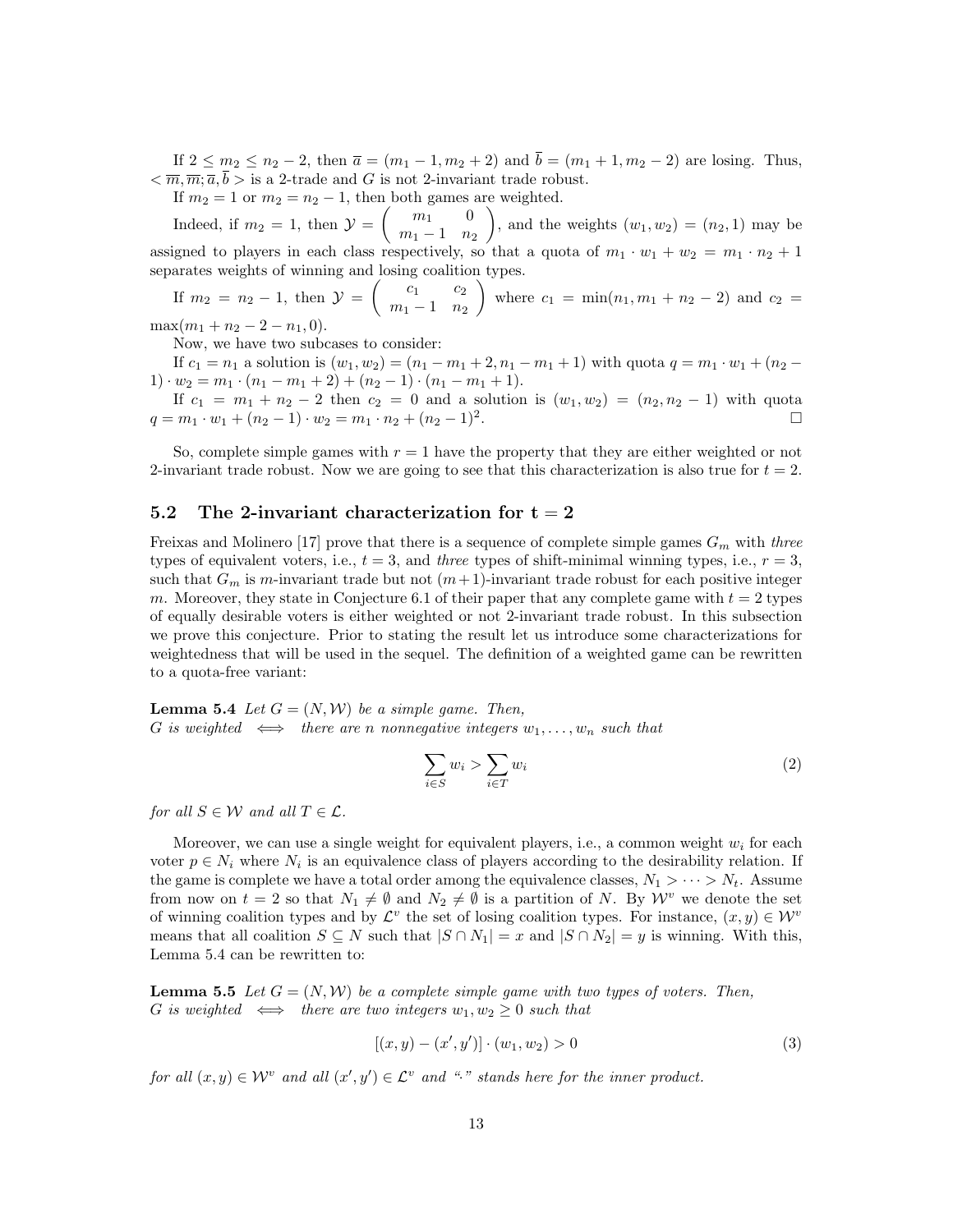For the proof of the theorem for  $t = 2$  two special parameters of a complete simple game will play a key role so that we give even another reformulation of Lemma 5.4:

**Lemma 5.6** Let  $G = (N, W)$  be a complete simple game with two types of voters. Then, G is weighted  $\iff$  there are two integers  $w_1, w_2 \geq 0$  such that

$$
w_2 > Mw_1 \quad and \quad w_1 > Pw_2,\tag{4}
$$

where

$$
M = \max_{(x,y)\in \mathcal{W}^v, (x',y')\in \mathcal{L}^v\,:\, x'\geq x} \frac{x'-x}{y-y'}
$$

and

$$
P = \max_{(x,y) \in \mathcal{W}^v, (x',y') \in \mathcal{L}^v \,:\, x' < x} \frac{y' - y}{x - x'}
$$

fulfill  $0 \leq M \leq 1$  and  $P \geq 1$ .

Proof: Let  $(x, y) \in \mathcal{W}^v$  and  $(x', y') \in \mathcal{L}^v$ . If  $x' \geq x$ , then  $x+y > x'+y'$ , so that  $y-y' > x'-x \geq 0$ . Thus, M is well defined and we have  $0 \leq M < 1$ . Also P is well defined, since we assume  $x' < x$ in its definition. For  $r = 2$  in matrix M in Theorem 4.2 we conclude the existence of a shiftminimal winning type  $(a, b)$  with  $a > 0$  and  $b < |N_2|$ , i.e.,  $(a - 1, b + 1)$  is losing. Thus, we have  $P \geq \frac{(b+1)-b}{a-(a-1)} = 1.$ 

It remains to remark that all inequalities of the definition of a weighted game are implied by the ones in (4).

**Corollary 5.7** Let  $G = (N, W)$  be a complete simple game with two types of voters. Using the notation from Lemma 5.6, we have

$$
G \text{ is weighted } \iff \text{MP} < 1. \tag{5}
$$

We still need an additional technical trivial lemma.

**Lemma 5.8** Let  $s, u \in \mathbb{R}_{\geq 0}$  and  $t, v \in \mathbb{R}_{>0}$ . If  $t > v$  and  $\frac{s}{t} \geq \frac{u}{v}$ , then we have  $\frac{s-u}{t-v} \geq \frac{s}{t}$ .

Let us finally prove the result of this subsection, which was previously stated as Conjecture 6.1 in [17, page 1507].

**Theorem 5.9** Let  $G = (N, W)$  be a complete simple game with two types of voters. Then, G is weighted if and only if G is 2-invariant trade robust.

Proof: The direct part is immediate since  $G$  being weighted implies  $G$  satisfies m-invariant trade robustness for all  $m > 1$ . For the other part we start by proving that if G is a complete simple game with  $t = 2$  types of voters and G is 2-invariant trade robust, then it is 2-trade robust.

Let  $\langle (a_1, b_1), (a_2, b_2); (u_1, v_1), (u_2, v_2) \rangle$  be a 2-trade of G such that  $(a_1, b_1)$  and  $(a_2, b_2)$  are minimal winning. If both coalition types are shift-minimal, we have finished. In the remaining cases we construct a 2-trade with one shift-minimal winning coalition type more than before. W.l.o.g. we assume that  $(a_1, b_1)$  is not shift-minimal, so that we consider the shift to  $(a_1-1, b_1+1)$ . If  $u_1 \geq 1$  and  $v_1 \leq n_2-1$  then we can replace  $(u_1, v_1)$  by the losing coalitional vector  $(u_1-1, v_1+1)$ . By symmetry the same is true for  $(u_2, v_2)$ . Thus, for the cases, where we can not shift one of the losing vectors, we have

$$
(u_1 = 0 \vee v_1 = n_2) \wedge (u_2 = 0 \vee v_2 = n_2).
$$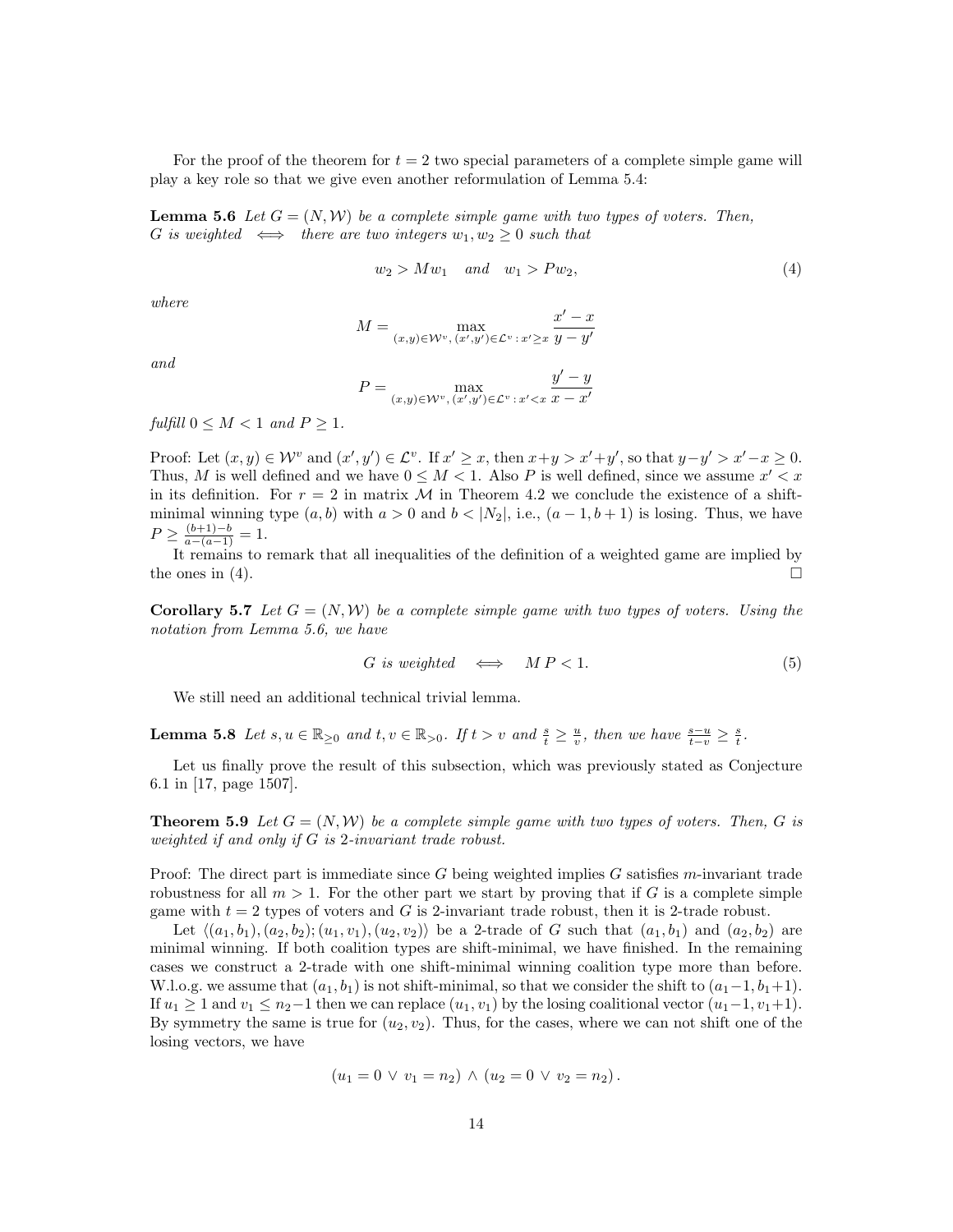- (1)  $u_1 = 0, u_2 = 0$ : Since  $u_1 + u_2 = a_1 + a_2$  we have  $a_1 = a_2 = 0$ . Since  $(0, b_1), (0, b_2)$  are winning and  $(0, v_1)$ ,  $(0, v_2)$  are losing, we have  $\min(b_1, b_2) > \max(v_1, v_2)$ , which contradicts  $b_1 + b_2 = v_1 + v_2$ .
- $(2)$   $v_1 = n_2, v_2 = n_2$ : Since  $b_1+b_2 = v_1+v_2$  we have  $b_1 = b_2 = n_2$ . Since  $(a_1, n_2)$ ,  $(a_2, n_2)$  are winning and  $(u_1, n_2)$ ,  $(u_2, n_2)$  are losing, we have  $\min(a_1, a_2) > \max(u_1, u_2)$ , which contradicts  $a_1 + a_2 = u_1 + u_2$ .
- (3)  $u_1 = 0, v_2 = n$ : Since  $u_1 + u_2 = a_1 + a_2$  we have  $a_2 \le u_2$ . Comparing the winning coalitional vector  $(a_2, b_2)$ with the losing vector  $(u_2, n_2)$ , yields  $b_2 > n_2$ , which is not possible.
- (4)  $u_2 = 0, v_1 = n$ : Similar to case (3).

Thus, a shift of one of the losing vectors is always possible, if not both winning vectors are shift-minimal.

According to Theorem 3.1 it remains to prove that for  $t = 2$  it is not possible for G to be 2-trade robust but not weighted.

Let  $(a, b)$  and  $(a', b')$  be two winning vectors,  $(c, d)$  and  $(c', d')$  be two losing vectors such that

$$
M = \frac{c - a}{b - d} \quad \text{and} \quad P = \frac{d' - b'}{a' - c'},\tag{6}
$$

where we assume that the vectors are chosen in such a way that both  $c - a$  and  $d' - b'$  are minimized. We remark  $a' - c' > 0$ ,  $d' - b' > 0$ ,  $b - d > 0$  and  $c - a \ge 0$ . The latter inequality can be strengthened to  $c - a > 0$ , since  $c - a$  implies  $M = 0$  and  $MP < 1$ , which is a contradiction to the non-weightedness of G.

Corollary 5.7 implies  $MP \geq 1$ , so that

$$
\frac{c-a}{b-d} \ge \frac{a'-c'}{d'-b'}.\tag{7}
$$

With this, we have only the following three cases:

- (a)  $c a \ge a' c'$  and  $b d \le d' b'$ .
- (b)  $c a > a' c'$  and  $b d > d' b'$ .
- (c)  $c a < a' c'$ .

If  $c - a = a' - c'$  then we have  $b - d \le d' - b'$  according to Inequality (7), i.e., we are in case (a). If  $c - a > a' - c'$  then either case (a) or case (b) applies. The remaining cases are summarized in (c).

- (a) Since  $c + c' \ge a + a'$  and  $d + d' \ge b + b'$ , we can delete convenient units of some coordinates of  $(c, d)$  and  $(c', d')$  to obtain two well-defined losing vectors satisfying  $(c'', d'') \leq$  $(c, d)$  and  $(c''', d''') \leq (c', d')$  with  $c'' + c''' = a + a'$  and  $d'' + d''' = b + b'$ . Thus,  $\langle (a, b), (a', b'); (c'', d''), (c''', d''')\rangle$  certifies a failure of 2-trade robustness.
- (b) Consider  $(c'', d'') = (a + a' c', b + b' d')$ . Since  $a' c' > 0$  and  $c a > a' c'$  we have  $a < c'' < c$ . Since  $b - d > d' - b'$  and  $d' - b' > 0$  we have  $d < d'' < b$ . Thus,  $(c'', d'')$  is a well-defined coalition type. Assuming that  $(c'', d'')$  is winning, we obtain

$$
\frac{c-c''}{d''-d} = \frac{\sum_{c-a}^{0} -\frac{b}{(a'-c')}}{\sum_{c}^{0} -d - \frac{d'}{b'}} \qquad \text{Lemma 5.8} \qquad \frac{c-a}{b-d} = M,
$$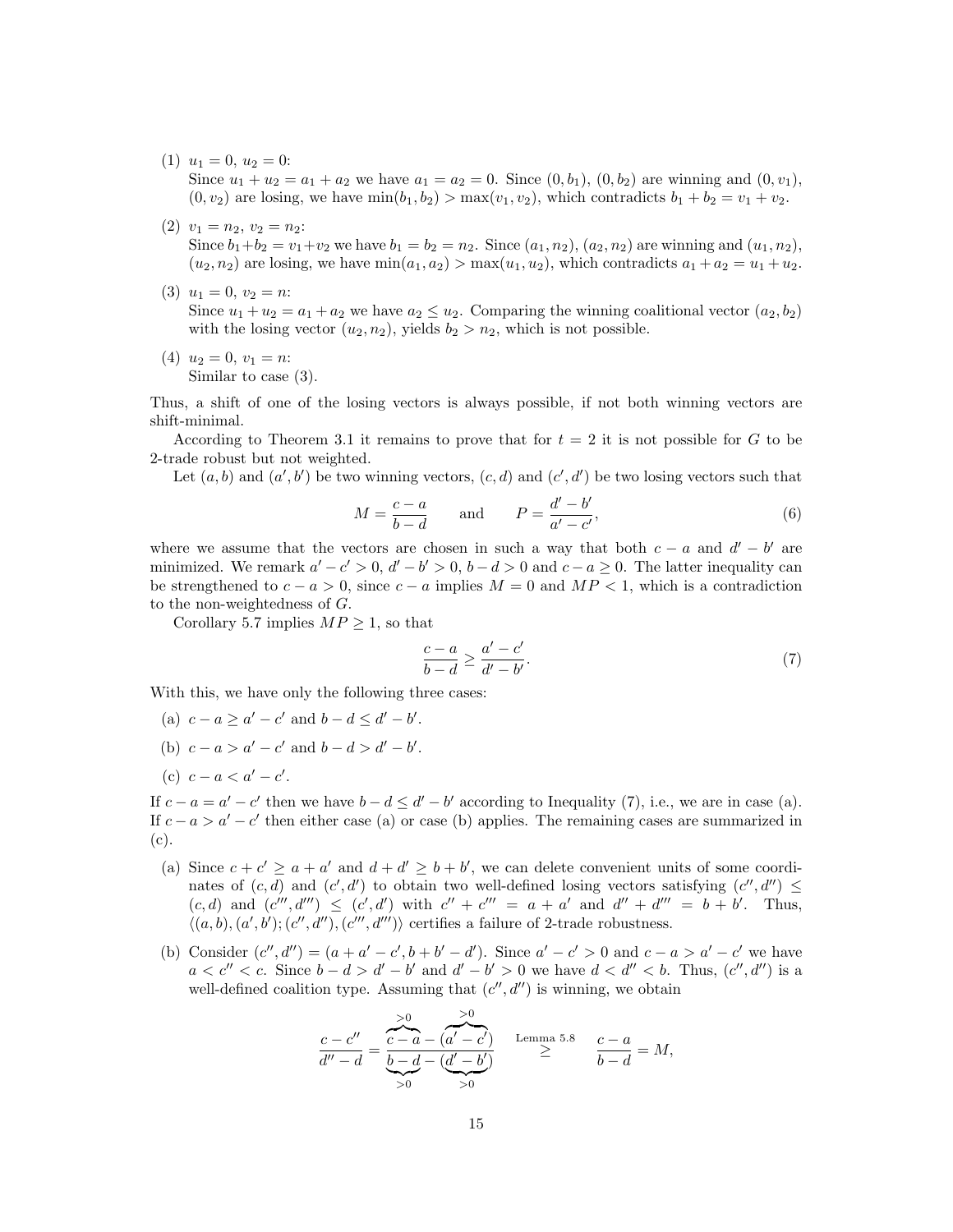using  $b - d > d' - b'$  and Inequality (7). Since  $c - c'' < c - a$  we have either a contradiction to the maximality of M or the minimality of  $c - a$ . Thus,  $(c'', d'')$  has to be losing and  $\langle (a, b), (a', b'); (c', d'), (c'', d'')\rangle$  certifies a failure of 2-trade robustness.

(c) With  $c - a < a' - c'$  Inequality (7) implies  $d' - b' > b - d$ . Consider  $(a'', b'') = (c + c' - a, d + c')$  $d'-b$ ). Since  $c-a>0$  and  $c-a < a'-c'$  we have  $c' < a'' < a'$ . Since  $d'-b' > b-d$  and  $b - d > 0$  we have  $b' < b'' < d'$ . Thus,  $(a'', b'')$  is a well-defined coalition type. Assuming that  $(a'', b'')$  is losing, we obtain

$$
\frac{b'' - b'}{a' - a''} = \underbrace{\frac{a'}{d' - b'} - (b - d)}_{>0} \qquad \text{Lemma 5.8} \qquad \frac{d' - b'}{a' - c'} = P
$$

using  $c-a < a' - c'$  and Inequality (7). Since  $b'' - b' < d' - b'$  we have either a contradiction to the maximality of P or the minimality of  $d'-b'$ . Thus,  $(a'',b'')$  has to be winning and  $\langle (a, b), (a'', b''); (c, d), (c', d')\rangle$  certifies a failure of 2-trade robustness.  $\Box$ 

Let us have a look at Example 2.2 again. We have already observed that this game is not weighted. Nevertheless it can be represented as the intersection  $[7; 1, 1, 1, 1, 1, 1, 1, 1, 1] \cap$  $[12; 6, 6, 1, 1, 1, 1, 1, 1, 1, 1]$ , i.e., there are only two types of provinces – the large ones, Ontario and Quebec, and the small ones, see [19]. Indeed the game is complete and the minimal winning vectors are given by  $(2, 5)$  and  $(1, 6)$ . The maximal losing vectors are given by  $(2, 4)$ ,  $(1, 5)$ , and  $(0, 8)$ , so that we have  $M = \frac{1}{2}$  and  $P = 3$ . These values are uniquely attained by the coalition types  $(1, 6)$ ,  $(2, 5)$  and  $(2, 4)$ ,  $(0, 8)$ . Thus we are in case (c) of the proof of Theorem 5.9 and determine the winning coalitional vector  $(a'', b'') = (1, 6)$ . Indeed,  $\langle (1, 6), (1, 6) | (2, 4), (0, 8) \rangle$  certifies a failure of 2-trade robustness. We remark that our previous argument for non-weightedness was exactly of this form and that the coalition type  $(1, 6)$  is shift-minimal. Let us finally conclude this subsection by recalling that Theorem 5.9 establishes that a complete game is weighted if and only it is 2-invariant trade robust. Checking that property requires fewer computations than 2-trade robustness, which was proved in [31] to be sufficient for testing weightedness.

### 6 Further invariant trade characterizations

We have seen in the previous section that complete simple games with  $t = 2$  or  $r = 1$  have the property that they are either weighted or not 2-invariant trade robust.

For other combinations of  $r$  and  $t$  it is interesting to ascertain which is the maximum integer m such that m-invariant trade robustness for the given game with parameters  $r$  and  $t$  guarantees that it is weighted. Note first that  $t = 1$  implies  $r = 1$  so that the pairs  $(r, t) = (r, 1)$  for  $r > 1$ are not feasible. The results in the previous section allow us to conclude that for  $(r, t) = (1, t)$ with t arbitrary or for  $(r, t) = (r, 2)$  with r arbitrary such an m is given by 2.

The existence of a sequence of complete games being m-invariant trade robust but not  $(m+1)$ invariant trade robust is proven for  $m \geq 4$  by using complete games with parameters  $(r, t)$  $\sqrt{ }$ (3,3) in [17]. This sequence of games is uniquely characterized by  $\bar{n} = (2, m, m - 1)$  and  $\mathcal{M} =$ 2 0 1  $\setminus$ 

 $\mathcal{L}$  $1 \quad 0 \quad m-1$ 0  $m$   $m-2$ . We wonder what is happening for the remaining cases of the parameters  $r$ 

and t.

Consider first the smallest case:  $(r, t) = (2, 3)$ .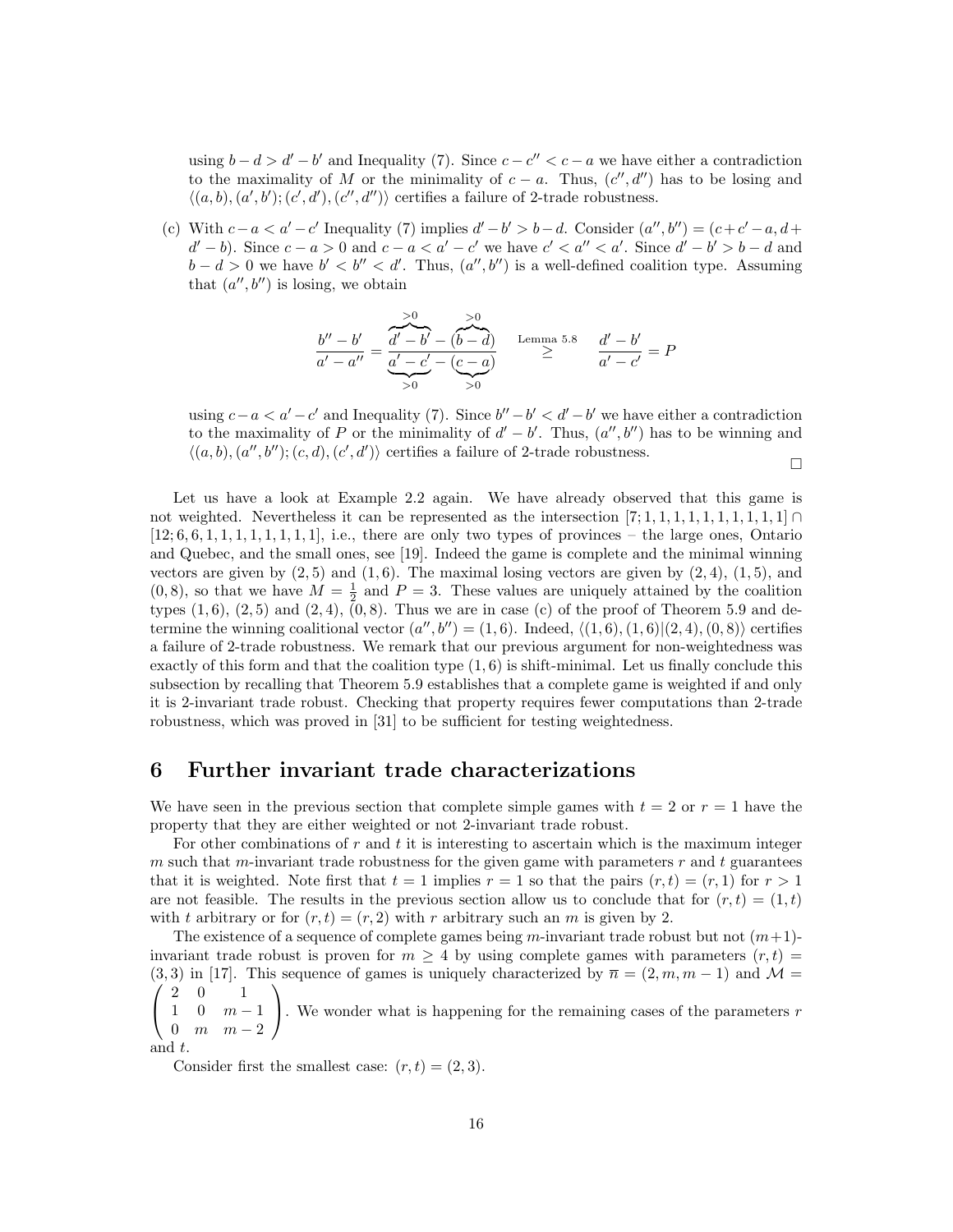**Lemma 6.1** For  $m \geq 3$  the sequence of complete simple games uniquely characterized by  $\overline{n} =$  $(2, m, m)$  and  $\mathcal{M} = \begin{pmatrix} 2 & 0 & 1 \\ 1 & 1 & m \end{pmatrix}$  $1 \quad 1 \quad m-1$  $\bigg\}$  is  $(m-1)$ -invariant trade robust but not m-invariant trade robust.

Proof: For brevity we set  $w_1 = (2, 0, 1)$  and  $w_2 = (1, 1, m - 1)$ . The maximal losing coalition types are given by  $l_1 = (2, 0, 0), l_2 = (1, 0, m), l_3 = (1, 1, m - 2),$  and  $l_4 = (0, m, m)$ . Since  $m \cdot w_2 = 1 \cdot l_1 + (m-2) \cdot l_2 + 1 \cdot l_4$ , the game is not m-invariant trade robust.

Now assume that there are non-negative integers a, b, c, d, e, f with  $a + b = d + e + f > 0$  and

$$
a \cdot w_1 + b \cdot w_2 \leq c \cdot l_1 + d \cdot l_2 + e \cdot l_3 + f \cdot l_4.
$$

We conclude

$$
2a + b \leq 2c + d + e,\tag{8}
$$

$$
b \le e + m \cdot f, \text{ and } \tag{9}
$$

$$
a + (m - 1) \cdot b \le (m - 1) \cdot (d + e + f). \tag{10}
$$

Assuming  $f = 0$ , we conclude  $b \le e$  from Inequality (9), so that we have  $a \ge c + d$  due to  $a + b = d + e + f$ . Inequality (8) then yields  $a = c, b = e$ , and  $d = 0$ . By inserting this into Inequality (10), we conclude  $c = e = 0$ , which contradicts  $d + e + f > 0$ . Thus, we have  $f \ge 1$ .

Inequality (8) yields  $c \ge a + f \ge 1$ . Assuming  $b \le d + e + f$  we conclude  $a \ge c$  from  $a+b=d+e+f$ , which is a contradiction to  $c \ge a+f$  and  $f \ge 1$ . Thus, we have  $b \ge d+e+f+1$ .

Inequality (10) yields

$$
\frac{d+f-e}{m-1} - a \ge 1,\tag{11}
$$

so that  $d + f \geq m - 1$ . Since  $c \geq 1$ , we have  $c + d + e + f \geq m$ , i.e., the game is  $m - 1$ -invariant trade robust.

We remark that the smallest complete simple game with  $t = 3$ ,  $r = 2$  being 3-invariant trade robust, but not 4-invariant trade robust, is given by  $\bar{n} = (2, 2, 3)$  and  $\mathcal{M} = \begin{pmatrix} 2 & 1 & 0 \\ 1 & 0 & 3 \end{pmatrix}$ , as already observed in [17]. A certificate for a failure of 4-invariant trade robustness is given by  $\langle w_1, w_1, w_2, w_2; l_1, l_1, l_1, l_2 \rangle$ , where  $w_1 = (2, 1, 0), w_2 = (1, 0, 3), l_1 = (2, 0, 1),$  and  $l_2 = (0, 2, 3)$ . The smallest complete simple game with  $t = 3$ ,  $r = 2$  being 4-invariant trade robust, but not 5-invariant trade robust, is attained by Lemma 6.1 for  $m = 5$ .

**Lemma 6.2** For  $m \geq 3$  the sequence of complete simple games uniquely characterized by  $\overline{n} =$  $\sqrt{ }$ 2 1 0 2 0 2  $\setminus$ 

 $(2, m, m)$  and  $\mathcal{M} =$  $\overline{\phantom{a}}$ 1 0 m 0  $m$   $m-1$ is m-invariant trade robust but not  $(m + 1)$ -invariant

trade robust.

Proof: For brevity we set  $w_1 = (2, 1, 0), w_2 = (2, 0, 2), w_3 = (1, 0, m),$  and  $w_4 = (0, m, m - 1).$ The maximal losing coalition types are given by  $l_1 = (2, 0, 1), l_2 = (1, 0, m-1), l_3 = (1, 1, m-3),$  $l_4 = (0, m, m - 2)$ , and  $l_5 = (0, m - 1, m)$ . Since  $(m - 1) \cdot w_1 + 2 \cdot w_3 = m \cdot l_1 + 1 \cdot l_5$ , the game is not  $(m + 1)$ -invariant trade robust.

Now assume that there are non-negative integers  $a_1, a_2, a_3, a_4, b_1, b_2, b_3, b_4$ , and  $b_5$  with  $\sum_{i=1}^{4} a_i =$  $\sum_{i=1}^{5} b_i > 0$  and

$$
k = \sum_{i=1}^{4} a_i \cdot w_i \le \sum_{i=1}^{5} b_i \cdot l_i.
$$
 (12)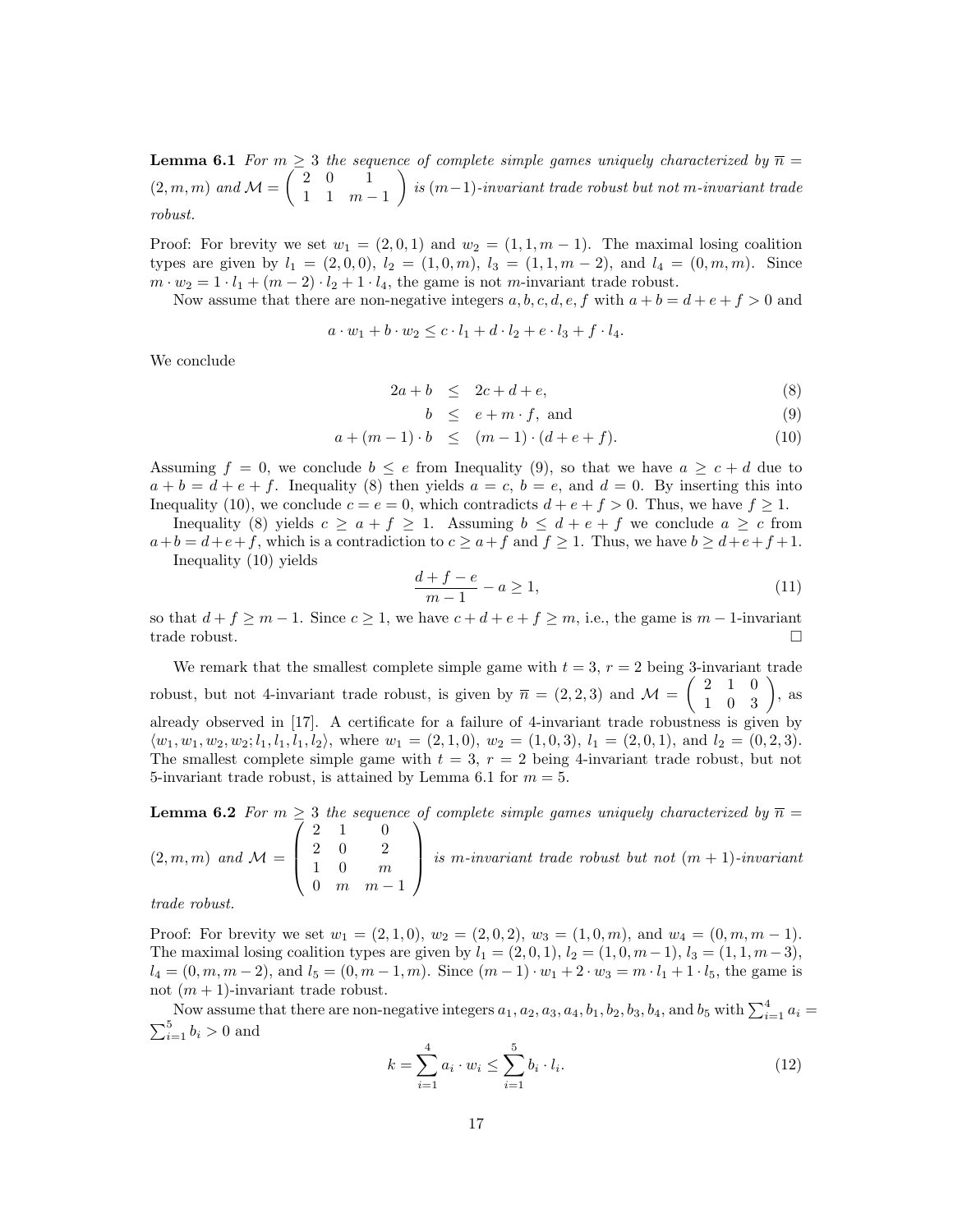It suffices to consider the cases where  $k \leq m$ . We conclude

$$
2a_1 + 2a_2 + a_3 \le 2b_1 + b_2 + b_3, \tag{13}
$$

$$
a_1 + ma_4 \le b_3 + m(b_4 + b_5) - b_5, \text{ and} \tag{14}
$$

$$
2a_2 + ma_3 + (m-1)a_4 \le b_1 + (m-1)\left(\sum_{i=2}^5 b_i\right) - 2b_3 - b_4 + b_5. \tag{15}
$$

Let us first assume  $a_4 = 0$ . Using Inequality (12) and Inequality (13) we obtain

$$
a_3 \ge b_2 + b_3 + 2b_4 + 2b_5. \tag{16}
$$

Inserting this into Inequality (15) yields after rearranging

$$
2a_2 + b_2 + 3b_3 + (m+2)b_4 + mb_5 \le b_1. \tag{17}
$$

Since  $k \le m$ , we have  $b_4 = b_5 = 0$ . (For  $k = m+1$  we have the solution  $b_1 = m$ ,  $b_2 = b_3 = b_4 = 0$ ,  $b_5 = 1, a_1 = m - 1, a_3 = 2, \text{ and } a_2 = a_4 = 0.$  With this, Inequality (14) simplifies to  $b_3 \ge a_1$ and Inequality (15) simplifies to  $b_1 + (m-1)b_2 + (m-3)b_3 \geq 2a_2 + ma_3$ . Twice the first plus the second inequality gives

$$
b_1 + (m-1)b_2 + (m-1)b_3 \ge 2a_1 + 2a_2 + ma_3. \tag{18}
$$

Inserting Inequality (12) yields

$$
-b_1 + (m-3)(b_2 + b_3) \ge (m-3)a_3 + a_3. \tag{19}
$$

Using Inequality (16) we conclude  $a_3 = b_1 = 0$ . Using Inequality (16) again, we conclude  $b_2 = b_3 = 0$ , which is a contradiction to  $k = b_1 + b_2 + b_3 + b_4 + b_5 > 0$ . Thus, we have  $a_4 \ge 1$  in all cases.

 $2m - 2$  times Inequality (13) plus twice Inequality (14) plus Inequality (15) minus  $3m - 2$ times Inequality (12) yields

$$
ma_1 + ma_2 + b_2 + b_3 + a_4 \le (m-1)b_1.
$$

Since  $a_4 \geq 1$  and  $b_1 \in \mathbb{Z}_{\geq 0}$ , we have  $b_1 \geq 1$ .

 $3m - 4$  times Inequality (13) plus 4 times Inequality (14) plus twice Inequality (15) minus  $6m - 4$  times Inequality (12) yields

$$
ma_3 \ge 2a_4 + 2b_1 + (m-2)b_2 + (m-2)b_3.
$$

Since  $a_4, b_1 \geq 1$  and  $a_3 \in \mathbb{Z}_{\geq 0}$ , we have  $a_3 \geq 1$ .

 $m - \frac{3}{2}$  times Inequality (13) plus Inequality (14) plus Inequality (15) minus  $2m - 2$  times Inequality (12) yields

$$
a_2 + \frac{a_3}{2} + a_4 \le -\frac{b_2}{2} - \frac{3b_3}{2} + b_5. \tag{20}
$$

Since  $a_3, b_4 \geq 1$  and  $b_5 \in \mathbb{Z}_{\geq 0}$ , we have  $b_5 \geq 2$ .

 $k = a_1 + a_2 + a_3 + a_4 \leq m$  plus m times Inequality (13) plus Inequality (15) minus  $2m + 1$ times Inequality (12) yields

$$
2a_2 - (m+1)a_4 \le -2b_2 - 4b_3 - (m+3)b_4 - (m+1)b_5 + m. \tag{21}
$$

Since  $b_5 \geq 2$  and  $a_4 \in \mathbb{Z}_{\geq 0}$ , we have  $a_4 \geq 2$ .

From Inequality  $(20)$  and  $a_2, b_2, b_3 \ge 0$  we conclude  $b_5 \ge \frac{a_3}{2} + a_4$ , so that  $b_5 \ge a_4 + 1$  due to  $a_3 \geq 1$  and  $b_5 \in \mathbb{Z}_{\geq 0}$ . From Inequality (21) and  $a_2, b_2, b_3, \overline{b_4} \geq 0$  we conclude  $(m+1)a_4 \geq$  $(m+1)b_5 - m$ . Inserting  $b_5 \ge a_4 + 1$  finally yields the contradiction  $(m+1)a_4 \ge (m+1)a_4 + 1$ .  $\Box$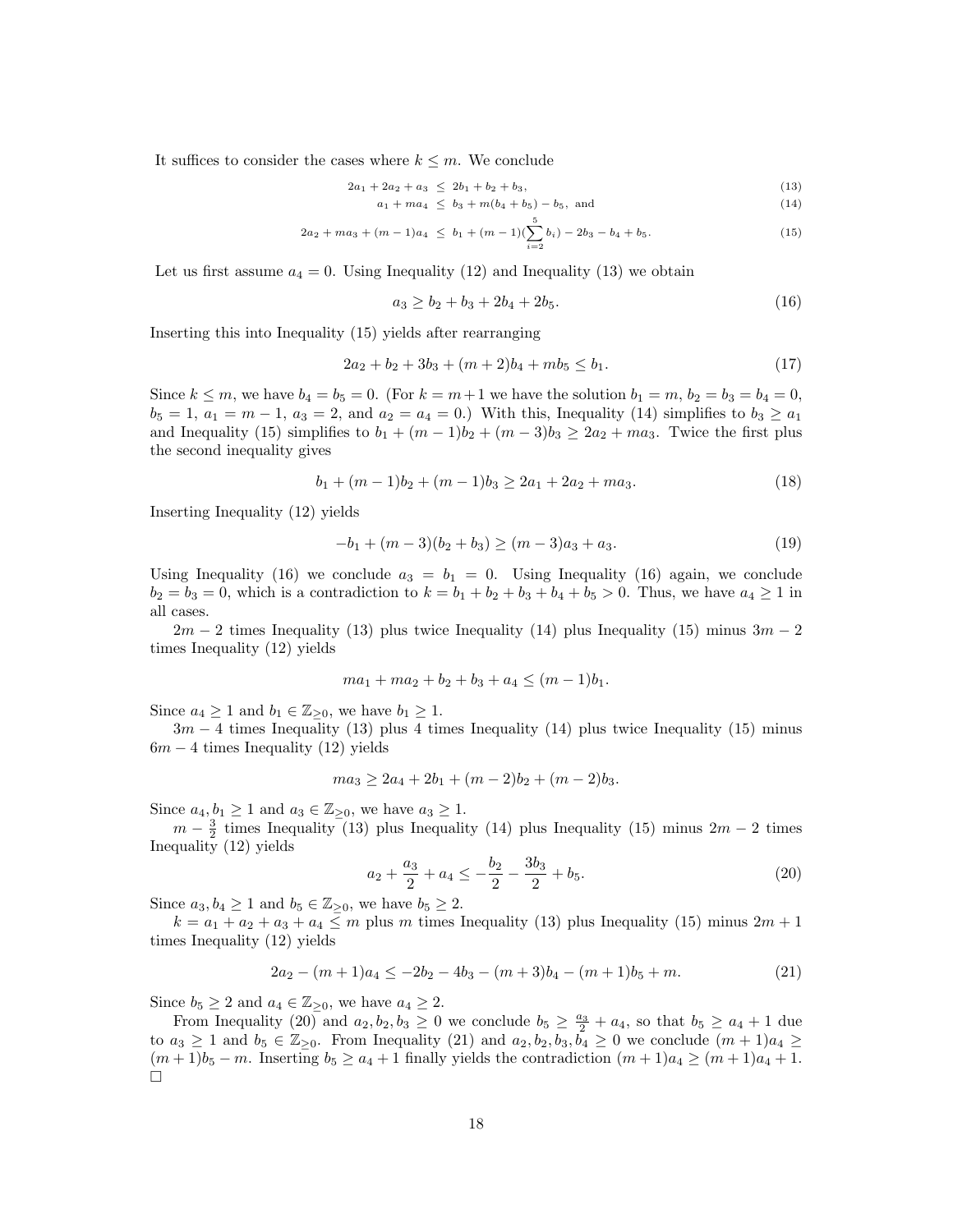We remark that the proof of Lemma 6.2 looks rather technical and complicated at first sight. However, the underlying idea is very simple. We have to show that the parametric ILP given by inequalities (12)-(15) and 9 non-negative integer variables  $a_1, \ldots, a_4, b_1, \ldots, b_5$  has a minimum value of  $m+1$  for the target function  $a_1 + a_2 + a_3 + a_4$ . By relaxing the integrality conditions we obtain a corresponding linear program. Minimizing a suitable variable yields a fractional lower bound that can be rounded up. The corresponding dual multipliers are used to conclude the respective lower bounds directly.

Conjecture 6.3 For each  $r \geq 5$ , i.e. at least 5 coalitional types of shift-minimal winning coalitions, there exists a sequence  $(G_m^r)_{m\geq 3}$  of complete simple games, such that  $G_m^r$  is m-invariant trade robust but not  $(m + 1)$ -invariant trade robust.

**Lemma 6.4** Let  $G = (\overline{n}, \mathcal{M})$  be a complete simple game with t types of voters and r shift-minimal winning coalition types, being m-invariant trade robust, but not  $(m + 1)$ -invariant trade robust for some  $m > 1$ . Then, there exists a complete simple game G' with  $t + 1$  types of voters and r shift-minimal winning coalition types, which is m-invariant trade robust, but not  $(m+1)$ -invariant trade robust.

Proof: Let  $\widetilde{m}^1, \ldots, \widetilde{m}^r$  denote the rows of M. If G contains nulls, i.e., if  $\widetilde{m}^i_t = 0$  for all  $1 \le i \le r$ ,<br>we set  $\widehat{m}^i = \widetilde{m}^i$ ,  $\widehat{m}^i = 1$ ,  $\widehat{m}^i = 0$ ,  $\widehat{n}_t = \overline{n}_t$ ,  $\widehat{n}_t = 2$ , and  $\widehat$ we set  $\hat{m}_j^i = \tilde{m}_j^i$ ,  $\hat{m}_t^i = 1$ ,  $\hat{m}_{t+1}^i = 0$ ,  $\hat{n}_j = \overline{n}_j$ ,  $\hat{n}_t = 2$ , and  $\hat{n}_{t+1} = \overline{n}_t$  for all  $1 \le j \le t-1$ ,  $1 \le i \le n$ ,  $\sum_{i=1}^n a_i^i = \tilde{n}_i^i$  $1 \leq i \leq r$ . Otherwise we set  $\widehat{m}_j^i = \widetilde{m}_j^i$ ,  $\widehat{m}_t^i = 1$ ,  $\widehat{n}_j = \overline{n}_j$ , and  $\widehat{n}_{t+1} = 2$  for all  $1 \leq j \leq t$ ,  $1 \leq i \leq r$ .<br>With this we share  $G'$ ,  $(\widehat{\alpha}, M')$  where  $M'$  is compared of the p name  $\widehat{\alpha}^$ 

With this, we choose  $G' = (\hat{n}, \mathcal{M}')$ , where  $\mathcal{M}'$  is composed of the r rows  $\hat{m}^1, \dots, \hat{m}^r$ . We can<br>the conditional relation of the relation of the relation of the relation of the relation of the relation of the r easily check that G' is indeed weighted. Let  $l = (l_1, \ldots, l_{t+1})$  be a losing coalitional vector in G'. If G contains no nulls, then  $(l_1, \ldots, l_t)$  is a losing vector in G. Otherwise,  $(l_1, \ldots, l_{t-1}, l_{t+1})$  is a losing coalitional vector in  $G$ . Thus, a possible certificate for the failure of m-invariant trade robustness for  $G'$  could be converted into a certificate for the failure of m-invariant trade robustness for  $G$ by deleting the  $(t - 1)$ th or tth column of the corresponding vectors – a contradiction. Similarly, we can convert a certificate for the failure of  $(m + 1)$ -invariant trade robustness for G into a certificate for the failure of  $(m + 1)$ -invariant trade robustness for G' by inserting ones into the  $(t-1)$ th or the column of the corresponding vectors.

The same proof is literally valid in the case of trade robustness:

**Lemma 6.5** Let  $G = (\overline{n}, \mathcal{M})$  be a complete simple game with t types of voters and r shift-minimal winning coalition types, being m-trade robust, but not  $(m+1)$ -trade robust for some  $m > 1$ . Then, there exists a complete simple game G' with  $t + 1$  types of voters and r shift-minimal winning coalition types, which is m-trade robust, but not  $(m + 1)$ -trade robust.

With these results at hand we may prove that larger classes of games according to parameters  $r$  and  $t$  never reduce the largest failures of invariant-trade robustness. Table 3 summarizes the invariant trade robust test to be used for a game to determine whether this is weighted. Looking at this table we conclude that 2-invariant trade robustness is conclusive exactly for the cases determined in Section 5 (conjectured values are printed in bold face), while for others there is no combination of r and t for which some  $m > 2$  be enough to ensure that the game is weighted.

In words, if one wishes to study the class of complete games with a given pair  $(r, t)$  then 2-invariant trade robustness is a very powerful tool to check weightedness for  $t \leq 2$  and  $r = 1$ , but for the rest of combinations  $(r, t)$  we need to look at trade-robustness, which is the purpose of the next section.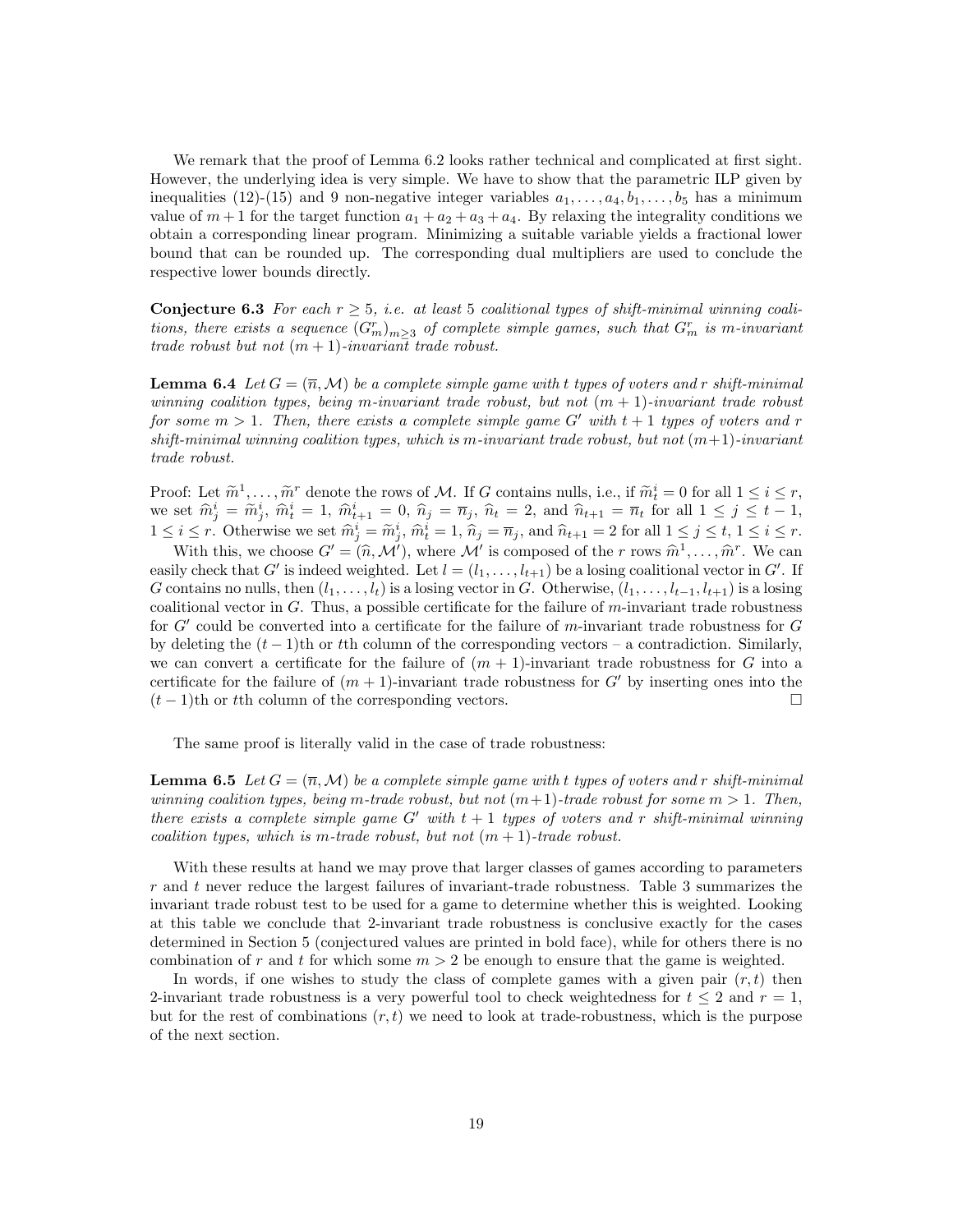Table 3: W: weighted; −: not possible; 2-I-T-R: either weighted or not 2-invariant trade robust;  $\infty$ -I-T-R: there are games being not m-invariant trade robust for all m; NW: not a weighted game; conjectured values in bold face.

|          |           |                 |                 | $\cdots$        |
|----------|-----------|-----------------|-----------------|-----------------|
|          | $2-I-T-R$ | $2-I-T-R$       | $2-I-T-R$       | NW              |
|          | $2-I-T-R$ | $\infty$ -I-T-R | $\infty$ -I-T-R | $\infty$ -I-T-R |
| 3        | 2-I-T-R   | $\infty$ -L-T-R | $\infty$ -L-T-R | $\infty$ -I-T-R |
|          | $2-I-T-R$ | $\infty$ -L-T-R | $\infty$ -L-T-R | $\infty$ -I-T-R |
| $\cdots$ | $2-I-T-R$ | $\infty$ -I-T-R | $\infty$ -I-T-R | $\infty$ -I-T-R |

## 7 Further trade characterizations

It is well known that all simple games with up to 3 voters are weighted while there are nonweighted simple games for  $n \geq 4$  voters. Restricting the class of simple games to swap robust simple games, i.e. complete simple games, one can state that up to 5 voters each such game is weighted while for  $n \geq 6$  voters there are non-weighted complete simple games. Going over to 2-invariant trade robustness does not help too much. As shown in [17], precisely 3 of the 60 non-weighted complete simple games with  $n = 6$  voters are 2-invariant trade robust but not 3-invariant trade robust. For the classical trade robustness the same authors have shown that all 2-trade robust complete simple games with up to seven voters are weighted. By an exhaustive enumeration we have shown that the same statement is true for  $n = 8$  voters, i.e., there are exactly 2 730 164 weighted games and the remaining 13 445 024 complete simple games are not 2-trade robust. As shown in [27], there are complete simple games with  $n = 9$  voters, which are 3-trade robust but not 4-trade robust. The corresponding example, belonging to a parametric family, consists of nine different types of players, i.e., no two players are equivalent.

If the number t of types of players is restricted we can obtain tighter weighted characterizations. For  $t = 1$  the games are always weighted and for  $t = 2$  weightedness is equivalent with 2-trade robustness (or 2-invariant trade robustness for complete simple games). Based on this characterization one can computationally determine the number of complete simple games with two types of voters which are either weighted, i.e. 2-invariant trade robust, or not weighted, i.e. not 2-invariant trade robust. In [19] this calculation was executed for  $n \leq 40$  voters. It turns out that the fraction of non 2-invariant trade robust complete simple games quickly tends to 1. An exact, easy-to-evaluate, and exponentially growing formula for the number of complete simple games with two types of voters is proven in [19, 41]. From the upper bound  $n^5/15 + 4n^4$ , see [16], for the number of weighted games with two types of voters, we can conclude that this is generally true. We remark that it is not too hard to compute the number of 2-invariant trade robust complete simple games with  $t = 2$  for  $n \le 200$ , see [14], so that we abstain from giving a larger table.

For  $t = 3$  types of voters we have checked by an exhaustive enumeration that up to  $n = 10$ voters each complete simple game is either weighted or not 2-trade robust. For  $n = 11$  voters we have the four examples given by  $\bar{n} = (3, 3, 5)$ ,  $\mathcal{M}_1 = \begin{pmatrix} 2 & 2 & 3 \\ 1 & 2 & 5 \end{pmatrix}$ ,  $\mathcal{M}_2 = \begin{pmatrix} 1 & 1 & 2 \\ 0 & 1 & 4 \end{pmatrix}$ ,  $\mathcal{M}_3 =$ 

 $\sqrt{ }$  $\overline{\phantom{a}}$ 3 3 0 3 0 4 2 3 2 0 3 5  $\setminus$ , and  $\mathcal{M}_4 =$  $\sqrt{ }$  $\overline{\phantom{a}}$ 3 0 0 2 0 2 0 3 1 0 0 5  $\setminus$ , which are all 2-trade robust but not 3-trade robust. This

resolves an open problem from [17]. We have computationally checked all complete simple games with three types of voters, i.e.  $t = 3$ , and up to 15 voters, i.e.  $|N| \le 15$ , see Table 7. It seems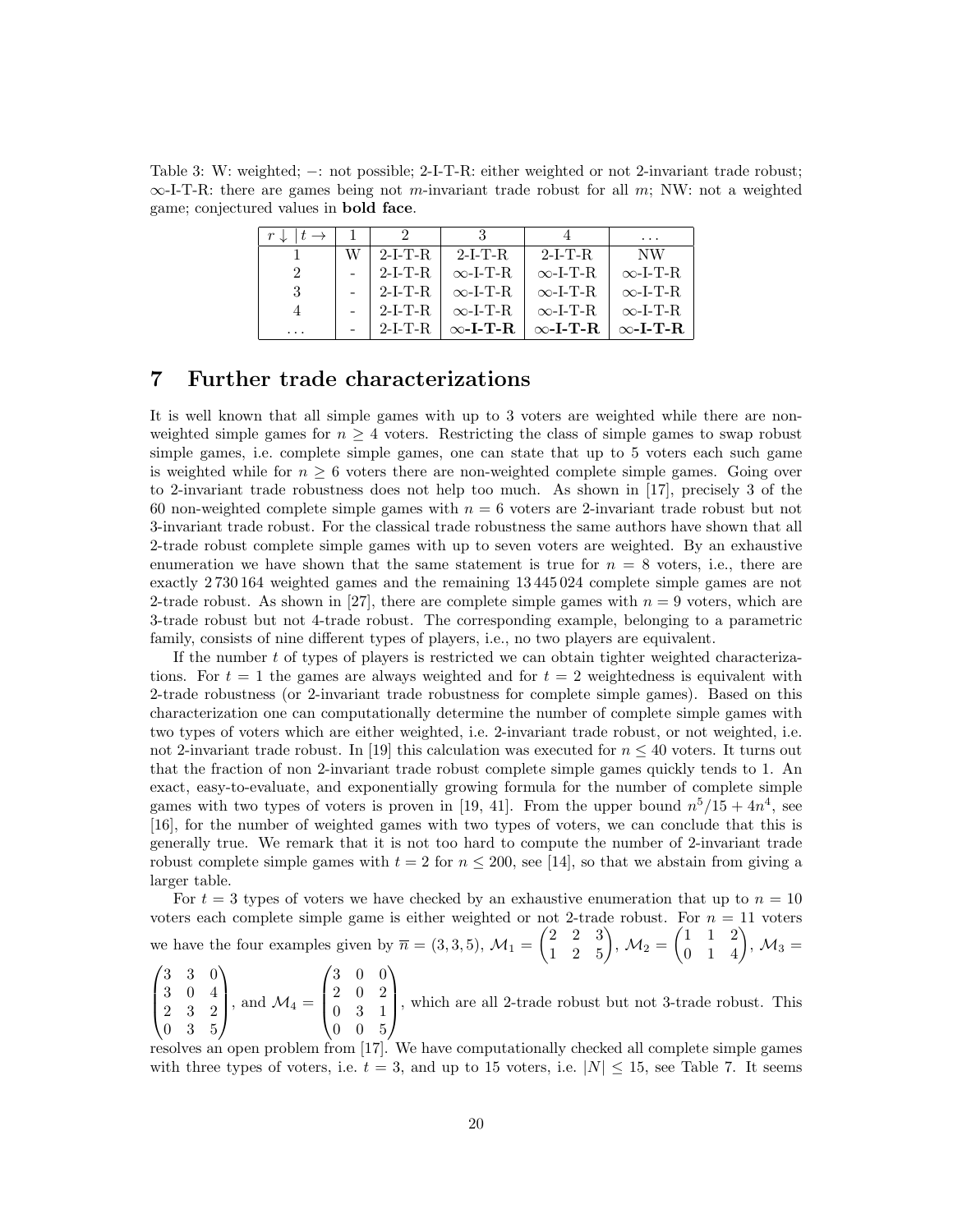Table 4: Classification of complete simple games with three types of up to 15 voters. Parameters: size  $(n)$ , number of complete simple games  $(\# CG)$ , number of weighted simple games  $(\#WG)$ , number of non 2-trade robust complete simple games  $(\#N_z \text{--} T)$ , number of non 3-trade, but 2-trade, robust complete simple games  $(\#N-3T)$ .

| $\boldsymbol{n}$ | $\#CG$     | $\#WG$  | $\#N-2T$   | $\#N-3T$ |
|------------------|------------|---------|------------|----------|
| 3                | $\Omega$   | 0       | 0          | 0        |
| 4                | 6          | 6       | O          | 0        |
| 5                | 50         | 50      | O          | 0        |
| 6                | 262        | 256     | 6          | $\Omega$ |
| 7                | 1114       | 976     | 138        | 0        |
| 8                | 4278       | 3112    | 1166       | 0        |
| 9                | 15769      | 8710    | 7059       | $\Omega$ |
| 10               | 58147      | 22084   | 36063      | 0        |
| 11               | 221089     | 51665   | 169420     | 4        |
| 12               | 886411     | 113211  | 773186     | 14       |
| 13               | 3806475    | 234649  | 3571788    | 38       |
| 14               | 17681979   | 463872  | 17218019   | 88       |
| 15               | 89337562   | 879989  | 88457385   | 188      |
| 16               | 492188528  | 1610011 | 490578137  | 380      |
| 17               | 2959459154 | 2852050 | 2956606348 | 756      |

that the number of games which are 2-trade robust but not 3-trade robust grows rather slowly. Indeed, up to 15 players every 3-trade robust such game is weighted.

For  $t = 4$  types and  $n = 9$  voters there are several complete simple games which are 2-trade

robust but not 3-trade robust, e.g. the one given by  $\bar{n} = (1, 2, 3, 3)$  and  $\mathcal{M} =$  $\sqrt{ }$  $\overline{\phantom{a}}$ 1 0 1 0 0 2 0 1 0 1 2 0 0 1 1 2 0 0 3 2  $\setminus$  $\left| \cdot \right|$ 

For  $t = 4$  and  $n = 10$  there are already 120 complete simple games which are 2-trade robust but not 3-trade robust.

The next cases to look at, are  $t = 3$  and  $r = 2$ . For both cases we have already presented examples which are 2-trade robust but not 3-trade robust.

In the next section we state a conjecture and ask for several questions related to the problem in relation with the two parameters  $r$  and  $t$  of a complete game.

## 8 Open problems

Still we found no example which is 3-trade robust but not 4-trade robust.

**Question 8.1** Is every 3-trade robust complete simple game with  $t = 3$  types of voters weighted?

**Question 8.2** Is every 3-trade robust complete simple game with  $r = 2$  shift-minimal winning coalition types weighted?

As a first step into the direction of these two questions, we have looked at the intersection of both classes, i.e., complete simple games with  $t = 3$  and  $r = 2$ . The game corresponding to the previously presented matrices  $\mathcal{M}_1$  and  $\mathcal{M}_2$  for  $n = 11$  voters are of this type and can be generalized: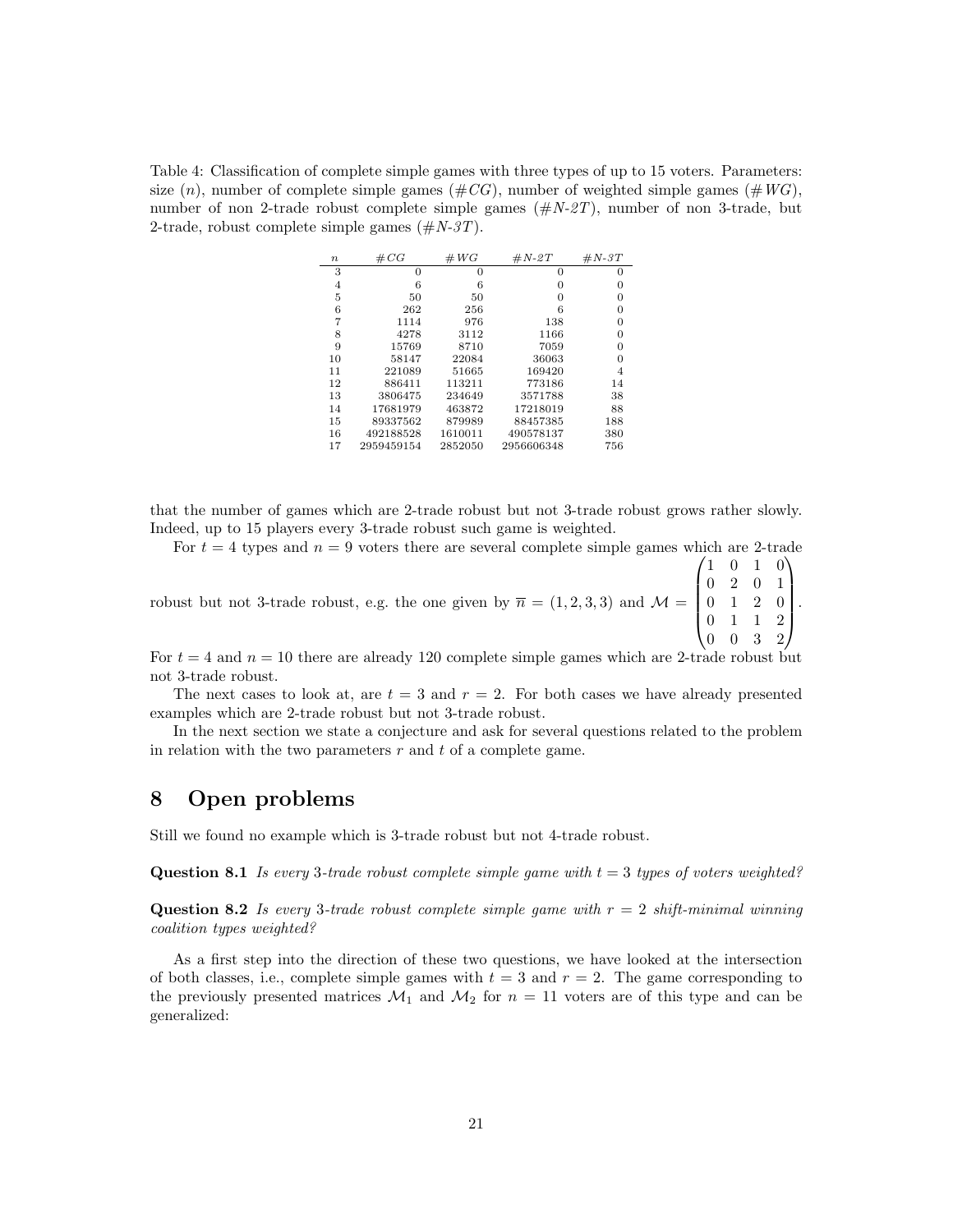**Lemma 8.3** For each  $k_1, k_2, k_3, l \in \mathbb{N}$  the games uniquely characterized by  $\overline{n}_1 = (n_1, n_2, n_3)$ ,  $\mathcal{M}_1 = \begin{pmatrix} n_1 - (l+1) & n_2 - 1 & n_3 - (l+2) \\ n_1 - 2(l+1) & n_2 - 1 & n_3 \end{pmatrix}$  $n_1 - 2(l + 1)$   $n_2 - 1$   $n_3$ , where  $n_1 = 3+k_1+2l$ ,  $n_2 = 3+k_2$ ,  $n_3 = 5+k_3+2l$ ,  $and \ \overline{n}_2 = (n_1, n_2, 5 + 2l), \ \mathcal{M}_2 = \begin{pmatrix} l+1 & 1 & l+2 \\ 0 & 1 & 2(l+2) \end{pmatrix}$  are 2-trade robust but not 3-trade robust.

We skip the easy but somewhat technical and lengthy proof. Having the nice parametrization at hand, we can easily state the corresponding generating function, whose coefficients in the resulting power series serve to count the number of those games.

$$
x^{11}\left(\frac{1}{(1-x)^3(1-x^4)} + \frac{1}{(1-x)^2(1-x^4)}\right) = \frac{x^{11}(x-2)}{(1-x)^3(1-x^4)}
$$

counting the number of such examples, i.e., asymptotically there are  $\frac{n^3}{24} + O(n^2)$  such games.

**Conjecture 8.4** All 3-trade robust complete simple games with  $t = 3$  and  $r = 2$  are weighted. Additionally, the 2-trade robust but not 3-trade robust games are exactly those from Lemma 8.3.

By an exhaustive enumeration we have checked Conjecture 8.4 up to  $n = 20$  voters. From the previous results it is not clear whether a small number of types or shift-minimal winning coalition types allows to restrict the check of  $m$ -trade robustness to a finite  $m$ .

**Question 8.5** For which values of t does a sequence  $G_k$  of complete simple games with t types of voters exist such that  $G_k$  is k-trade robust but not  $(k + 1)$ -trade robust for all  $k \geq 2$ ?

**Question 8.6** For which values of r does a sequence  $G_k$  of complete simple games with r shiftminimal winning coalition types exist such that  $G_k$  is k-trade robust but not  $(k+1)$ -trade robust for all  $k \geq 2$ ?

Any progress concerning answers for either the conjecture or the questions posed would be of interest. In Table 5 we combine the results from Section 5 with the questions of this section. For  $r = 2$  or  $t = 3$  we have not found any example being 3-trade robust but not weighted, but this should be checked formally and become conjectures for future work (in Table 5 it appears in black).

Table 5: W: weighted; −: not possible; 2-I-T-R: either weighted or not 2-invariant trade robust; 3-T-R for small values of n all games are either weighted or not 3-trade robust – still a conjecture; NW: not a weighted game; ?: it is not known if some  $m > 2$  suffices to assert that m-trade robustness implies weighted.

|    | $2-I-T-R$ | $2-I-T-R$ | $2-I-T-R$ | NW      |
|----|-----------|-----------|-----------|---------|
|    | $2-I-T-R$ | $3-T-R$   | $3-T-R$   | $3-T-R$ |
| -3 | $2-I-T-R$ | $3-T-R$   |           |         |
|    | $2-I-T-R$ | $3-T-R$   |           |         |
|    | $2-I-T-R$ | $3-T-R$   |           |         |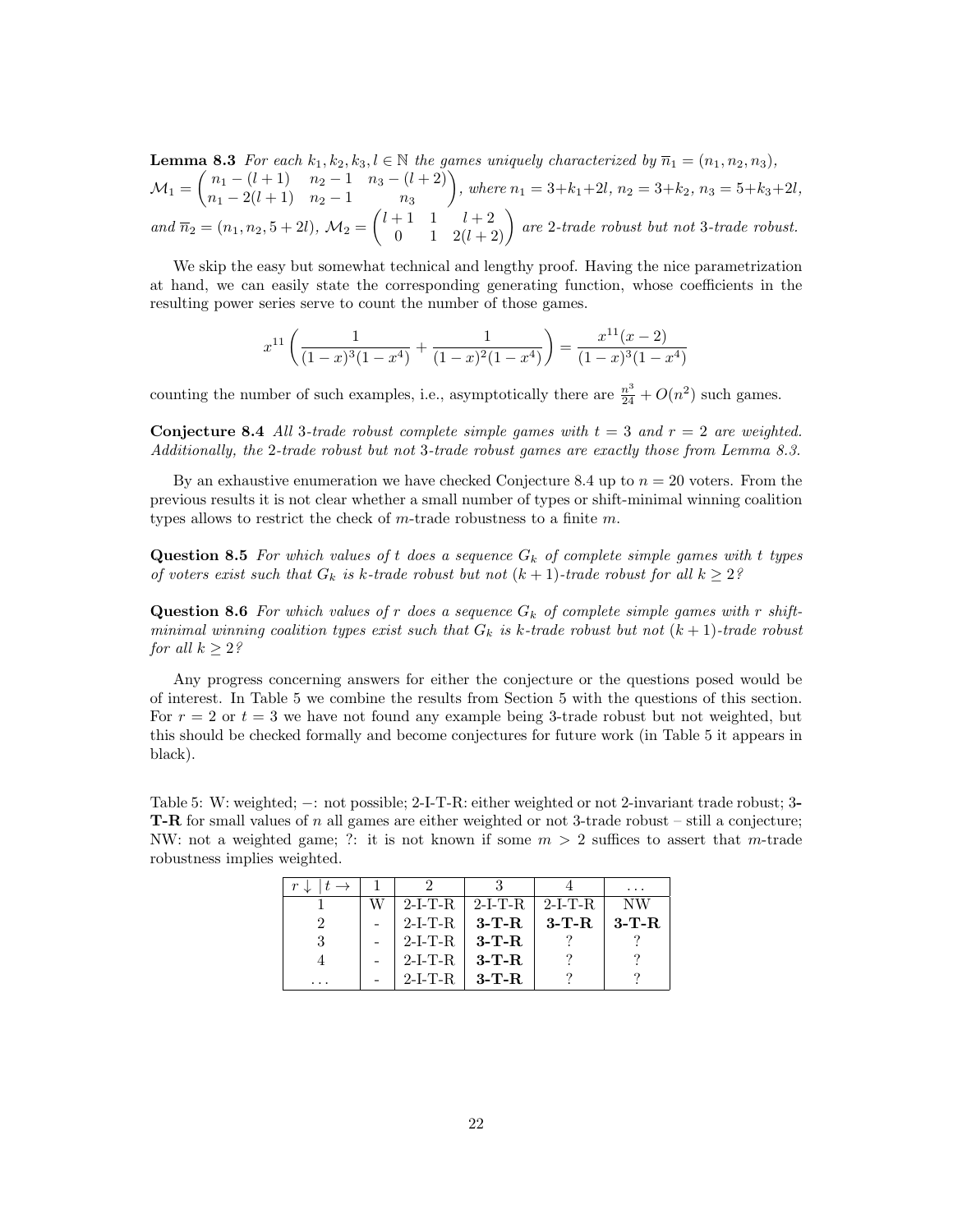## 9 Conclusion

This paper looks at the characterization of threshold functions within the class of switching functions. We have tried to gather results and efforts that have taken place in different areas of study. The new results presented in this paper have been exposed in the simple game terminology since some significant advances have been held in this area in the last two decades. To study the main problem we have restricted ourselves to the class of complete games since non-complete games are not swap-robust and therefore not weighted.

For complete games the test of trade robustness can be computationally relaxed to invariant trade robustness. The strongest condition for invariant trade robustness, 2-invariant trade robustness, is conclusive for deciding if a given complete game is weighted if the complete game has either a unique coalitional type of shift-minimal winning coalitions or two types of equivalent voters. Larger values for the number of shift-minimal winning coalitions or for the number of equivalence classes show that the tests of trade robustness and invariant trade robustness are complementary. We have found some conspicuous examples of non-weighted games being k-trade robust (or k'-invariant trade robust for some  $k' \geq k$ ) but not  $k + 1$ -trade robust (or not  $k' + 1$ invariant trade robust). We have incorporated a number of open questions in hopes of others taking up the challenges that we have left where over.

## Acknowledgements

This research was partially supported by funds from the Spanish Ministry of Economy and Competitiveness (MINECO) and from the European Union (FEDER funds) under grant MTM2015- 66818-P (MINECO/FEDER).

## References

- [1] M. Anthony and S. Holden, Quantifying generalization in linearly weighted neural networks, Complex Systems 8 (1994), pp. 91–114.
- [2] D. Bean and J. Friedman and C. Parker, Simple majority achievable hierarchies, Theory and Decision 65 (2008), pp. 285–302.
- [3] A. Beimel, T. Tassa, and E. Weinreb, Characterizing ideal weighted threshold secret sharing, SIAM Journal on Discrete Mathematics 22 (2008), pp. 360–397.
- [4] A. Beimel and E. Weinreb, Monotone circuits for monotone weighted threshold families, Information Processing Letters 97 (2006), pp. 12–18.
- [5] V. Bohossian and J. Bruck, Algebraic techniques for constructing minimal weights threshold functions, SIAM Journal on Discrete Mathematics 16 (2003), pp. 114–126.
- [6] F. Carreras and J. Freixas, Complete simple games, Mathematical Social Sciences 32 (1996), pp. 139–155.
- [7] V. Chvátal, *Linear Programming*, W.H. Freeman, New York, USA, 1983.
- [8] C. Chow, Boolean functions realizable with single threshold devices, in Proceedings of the Institute of Radio Engineers, Vol. 49, 1961, pp. 370–371.
- [9] R. Dedekind, Uber Zerlegungen von Zahlen durch ihre größten gemeinsammen Teiler, in Gesammelte Werke, Vol. 1. (1897), pp. 103–148.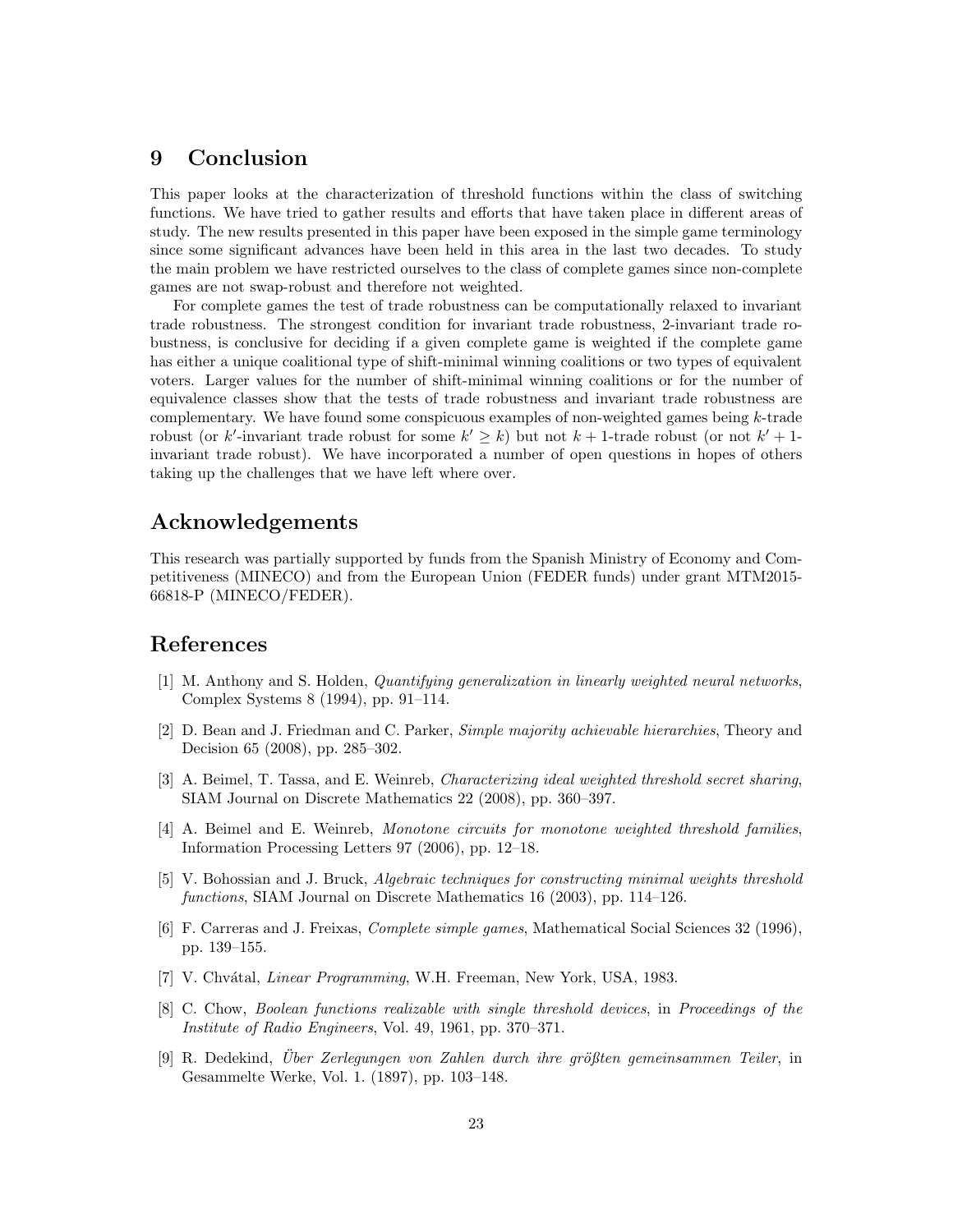- [10] B.K. de, T. Klos, and Y. Zhang, Finding optimal solutions for voting game design problems, Journal of Artificial Intelligence 50 (2014), pp. 105–140.
- [11] P. Dubey and L. Shapley, Mathematical properties of the Banzhaf power index, Mathematics of Operations Research 4 (1979), pp. 99–131.
- [12] E. Einy and E. Lehrer, Regular simple games, International Journal of Game Theory 18 (1989), pp. 195–207.
- [13] C. Elgot, Truth functions realizable by single threshold organs, in AIEE Conference Paper 60- 1311 (October), revised November 1960; paper presented at IEEE Symposium on Switching Circuit Theory and Logical Design, September 1961.
- [14] J. Freixas and S. Kurz, The golden number and Fibonacci sequences in the design of voting systems, European Journal of Operational Research 226 (2013), pp. 246–257.
- [15] J. Freixas and S. Kurz, Enumerations of weighted games with minimum and an analysis of voting power for bipartite complete games with minimum, Annals of Operations Research 222 (2014), pp. 317–339.
- [16] J. Freixas and S. Kurz, On minimum integer representations of weighted games, Mathematical Social Sciences 67 (2014), pp. 9–22.
- [17] J. Freixas and X. Molinero, Simple games and weighted games: a theoretical and computational viewpoint, Discrete Applied Mathematics 157 (2009), pp. 1496–1508.
- [18] J. Freixas and X. Molinero, Weighted games without a unique minimal representation in integers, Optimization Methods and Software 25 (2010), pp. 203–215.
- [19] J. Freixas, X. Molinero, and S. Roura, Complete voting systems with two types of voters: weightedness and counting, Annals of Operations Research 193 (2012), pp. 273–289.
- [20] J. Freixas and M. Pons, Hierarchies achievable in simple games, Theory and Decision 68 (2010), pp. 393–404.
- [21] J. Freixas and M.A. Puente, Complete games with minimum, Annals of Operations Research 84 (1998), pp. 97–109.
- [22] J. Freixas and M.A. Puente, Dimension of complete simple games with minimum, European Journal of Operational Research 188 (2008), pp. 555–568.
- [23] J. Freixas and W. Zwicker, *Weighted voting, abstention, and multiple levels of approval*, Social Choice and Welfare 21 (2003), pp. 399–431.
- [24] J. Friedman and L. McGrath and C. Parker, Achievable hierarchies in voting games, Theory and Decision 61 (2006), pp. 305–318.
- [25] I. Gabelman, The functional behavior of majority (threshold) elements, Ph.D. dissertation, Electrical Engineering Department, Syracuse University, 1961.
- [26] S. Golomb, On the classification of boolean functions, IRE Trans. Circuit Theory 6 (1959), pp. 176–186.
- [27] T. Gvozdeva and A. Slinko, Weighted and roughly weighted simple games, Mathematical Social Sciences 61 (2011), pp. 20–30.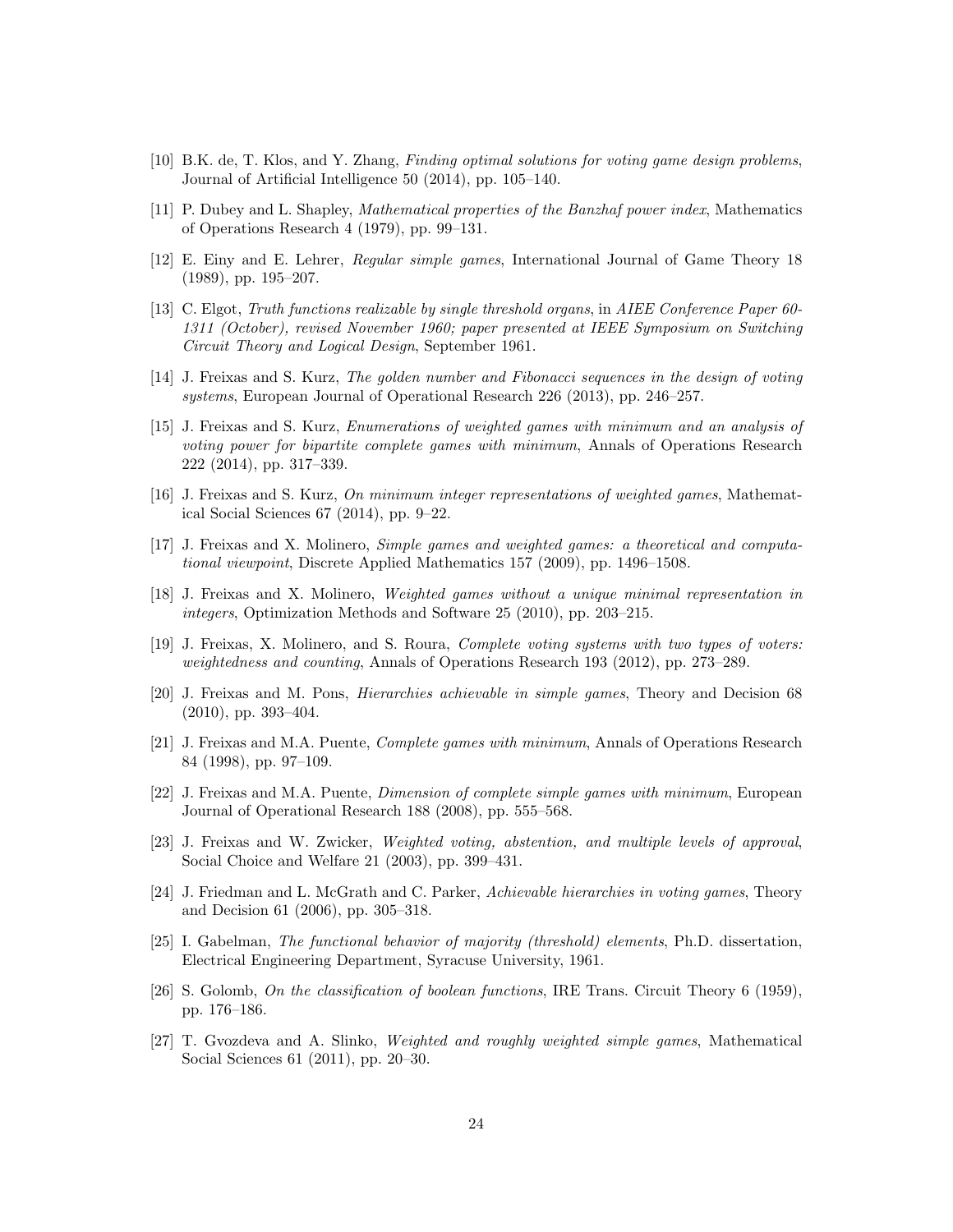- [28] P. Hammer and R. Holzman, Approximations of pseudoboolean functions; applications to game theory, ZOR Methods and Models of Operations Research 36 (1992), pp. 3–21.
- [29] P. Hammer, T. Ibaraki, and U. Peled, Threshold numbers and threshold completions, Annals of Discrete Mathematics 11 (1981), pp. 125–145.
- [30] P. Hammer, A. Kogan, and U. Rothblum, Evaluation, strength and relevance of Boolean functions, SIAM Journal on Discrete Mathematics 13 (2000), pp. 302–312.
- [31] J. Herranz, Any 2-asummable bipartite function is weighted threshold, Discrete Applied Mathematics 159 (2011), pp. 1079–1084.
- [32] N. Houy and W. Zwicker, The geometry of voting power: Weighted voting and hyperellipsoids, Games and Economic Behavior 84 (2014), pp. 7–16.
- [33] S. Hu, Threshold Logic, Univ. of California Press, Berkeley and Los Angeles, USA, 1965.
- [34] J. Isbell, A class of majority games, Quarterly Journal of Mathematics Oxford Ser. 7 (1956), pp. 183–187.
- [35] J. Isbell, A class of simple games, Duke Mathematics Journal 25 (1958), pp. 423–439.
- [36] V.M. Kartak, S. Kurz, A.V. Ripatti, and G. Scheithauer, Minimal proper non-IRUP instances of the one-dimensional cutting stock problem., Discrete Applied Mathematics 187 (2015), pp. 120-129.
- [37] D. Kilgour, A formal analysis of the amending formula of Canada's Constitution Act, Canadian Journal of Political Science 16 (1983), pp. 771–777.
- [38] S. Kurz, On minimum sum representations for weighted voting games, Annals of Operations Research 196 (2012), pp. 361–369.
- [39] S. Kurz, X. Molinero, and M. Olsen, On the construction of high-dimensional simple games, in Proceedings of the 22nd European Conference on Artificial Intelligence (2016), pp. 1–13.
- [40] S. Kurz and S. Napel, Dimension of the Lisbon voting rules in the EU Council: a challenge and new world record, Optimization Letters 10 (2016), pp. 1245–1256.
- [41] S. Kurz and N. Tautenhahn, On Dedekind's problem for complete simple games, International Journal of Game Theory 42 (2013), pp. 411–437.
- [42] N. Littlestone, Learning when irrelevant attributes abound: A new linear-threshold algorithm, Machine Learning 2 (1988), pp. 285–318.
- [43] K. May, A set of independent, necessary and sufficient conditions for simple majority decision, Econometrica 20 (1952), pp. 680–684.
- [44] S. Muroga, Threshold logic and its applications, Wiley–Interscience, New York, USA, 1971.
- [45] S. Muroga, I. Toda, and M. Kondo, Majority decision functions of up to six variables, Math. Computation 16 (1962), pp. 459–472.
- [46] S. Muroga, I. Toda, and S. Takasu, Theory of majority decision elements, Journal Franklin Institute 271 (1961), pp. 376–418.
- [47] S. Muroga, T. Tsuboi, and R. Baugh, Enumeration of threshold functions of eight variables, IEEE Transactions on Computers C-19 (1970).